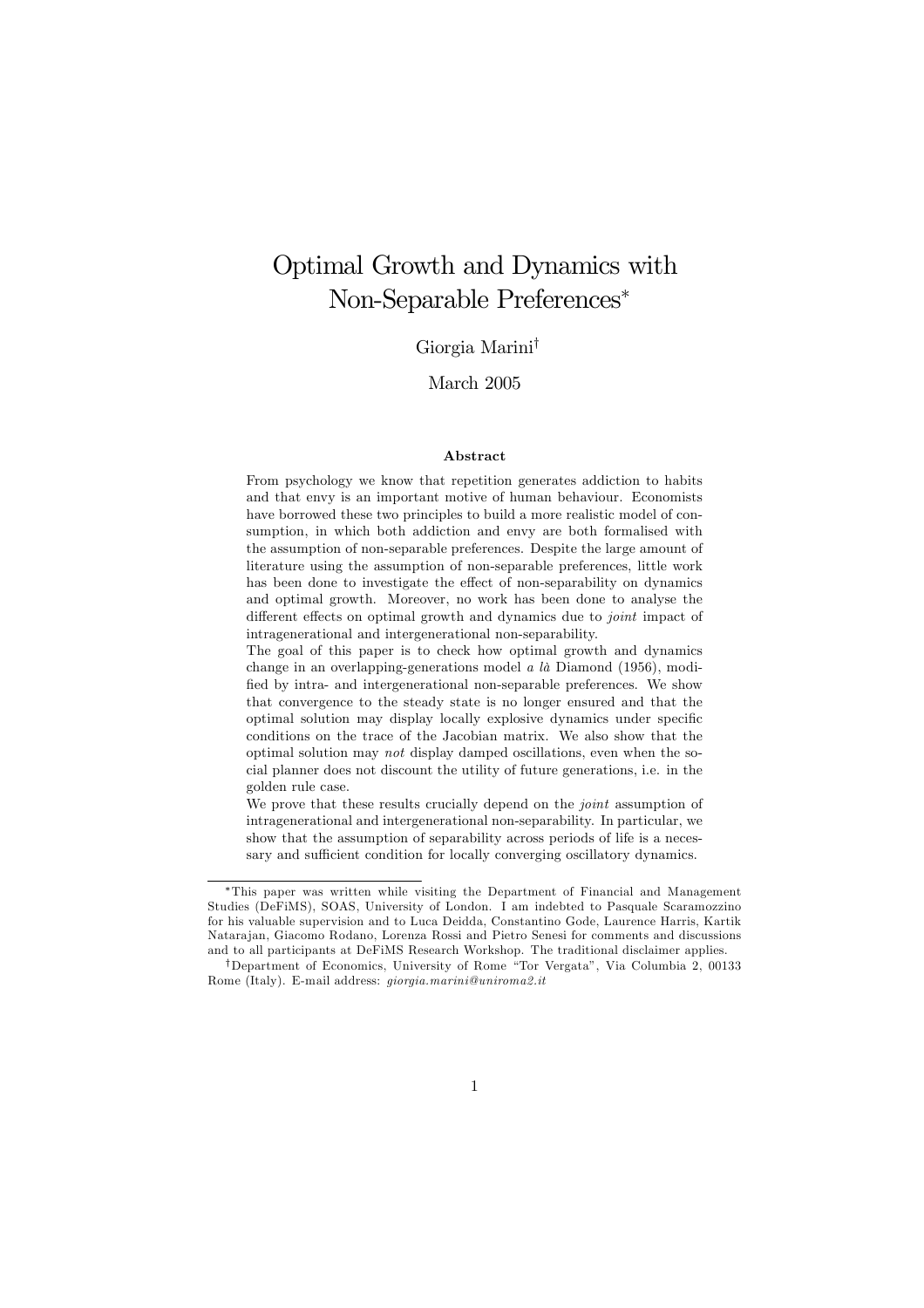Repetition of a stimulus diminishes the perception of the stimulus and the response to it.

Campbell and Cochrane (1999), p.208

When we exclude income, prices and autonomous changes in tastes as possible causes of growth of sales of new product, the only possible cause is a shift in preferences, generated by interdependence in preferences.

Duesenberry (1959)

### $\mathbf 1$ Introduction

From psychology we learn that repetition generates addiction to habits and that envy is an important motive of human behaviour. Economists have borrowed these two principles to build a more realistic model of consumption. Both addiction and envy are formalised with the assumption of non-separable preferences. In the event of addiction, preferences are *intragemerational* non-separable: individual satisfaction at time  $t$  depends on consumption at time  $t$  and on individual consumption at time  $t-1$ . In the event of envy, preferences are *intergenerational* non-separable: individual satisfaction at time  $t$  depends on current consumption at time t and aggregate consumption at time  $t-1$ .

The assumption of non-separable preferences has been used in a wide variety of economic applications. The assumption of non-separable preferences across generations is mostly used to study the effects of peer-groups and social distance.<sup>1</sup> On the other hand, the assumption of non-separable preferences across generation and that of non-separable preferences across periods of life are indifferently used to solve equity premium and risk-free rate puzzles,<sup>2</sup> to explain excess smoothness and excess sensitivity puzzles,<sup>3</sup> to study growth and relationship with saving,<sup>4</sup> to analyse the effects of tax policy,<sup>5</sup> to investigate

 $1$ Among others, see Akerlof (1997) and Brock and Durlauf (2001).

<sup>&</sup>lt;sup>2</sup> Campbell and Cochrane (1999) and Abel (1990) use the assumption of non-separable preferences across periods of life, while Constantinides (1990) and Boldrin et al. (2001) assume that preferences are non-separable across generations.

 $3$  Fuhrer (2000) extends a monetary-policy model to incorporate the assumption of addiction to habits and to explain the "humped-shaped" response of consumption to income. Amato and Laubach (2004) use Fuhrer (2000) model and study implications for the optimal policy and the characteristics of the policy change depending on the degree of habits. Michaelides (2002) simulate excess smoothness and excess sensitivity in a buffer-stock saving model with heterogeneous agents and non-separable preferences.

 $4$ Lahiri and Puhakka (1998) and Wendner (2002) study the effects of addiction on saving. In general, addiction has a negative effect on saving, both in an exchange and ion a productive economy. Carroll *et al.* (2000) investigate the relashionship between saving and growth and they find that habits have a positive effect on growth.while de la Croix and Michel (1999) study the effects on saving and growth in presence of preferences intergenerationally non-separable. They find that the effect on saving is negative, while the effect on growth depends on critical values of some parameters

 ${}^{5}$ Ljungqvist and Uhlig (2000) show that, with non-separable preferences, optimal tax policy affects economy counter-cyclically via pro-cyclical taxes; Lahiri and Puhakka (1998) prove that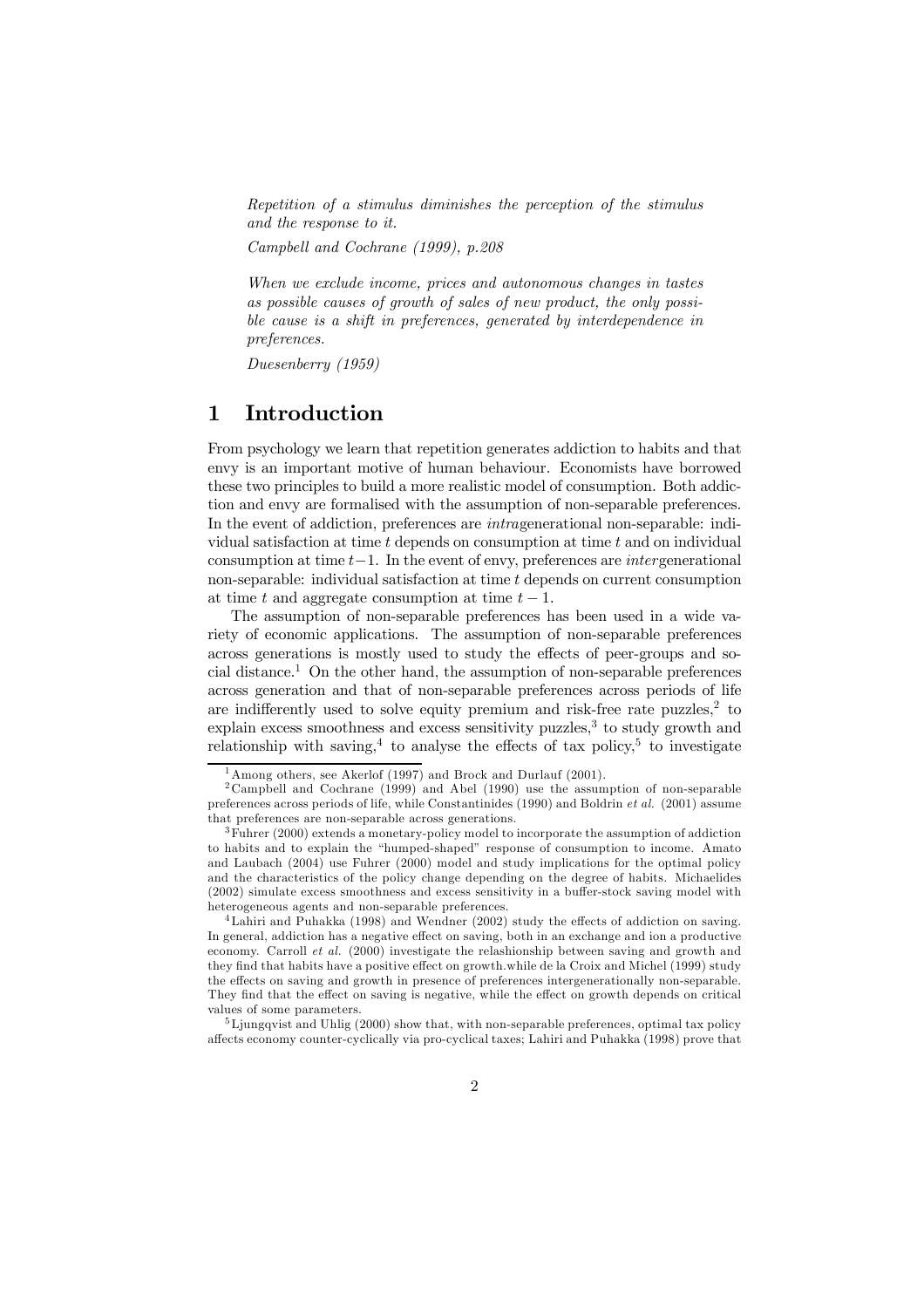steady state implications on wealth distribution,  $6\text{ to measure the impact of}$ non-separable preferences on portfolio decisions.<sup>7</sup>

Despite this large literature on non-separable preferences, little work has been done to investigate the effect of non-separability on dynamics and optimal growth.<sup>8</sup> Moreover, no work has been done to analyse the different effects on optimal growth and dynamics due to *joint* impact of intragenerational and intergenerational non-separability.

The justification for including these joint assumptions is obvious when we consider consumption of non-durable goods such as cigarettes or alcohol. In fact, consumption grows not only because of copyright a behaviour (acrossgenerations effect) but also because of addiction to the consumption itself (acrossperiods effect).

Given that, the goal of this paper is to check how optimal growth and dynamics change in an overlapping-generations model  $a$   $l\dot{a}$  Diamond (1956), modified by intra- and intergenerational non-separable preferences.

We show that convergence to the steady state is no longer ensured and that the optimal solution may display locally explosive dynamics under specific conditions on the trace of the Jacobian matrix. We also show that the optimal solution may not display damped oscillations, even when the social planner does not discount the utility of future generations, i.e. in the golden rule case.

We prove that these results crucially depend on the *joint* assumption of intragenerational and intergenerational non-separability. In particular, we prove that the assumption of separability across periods of life is a necessary and sufficient condition for locally converging oscillatory dynamics. The intuition for this result is very simple: optimal solution is generally characterised by monotonic convergence if the utility is separable across generations and across periods of life. If the utility is non-separable across generations, but still separable across periods of life, converging oscillatory dynamics are possible; if the utility is non-separable across periods of life, cycles occur; finally, if the utility is non-separable across generations and across periods of life, oscillatory dynamics and cycles give rise to explosive dynamics.<sup>9</sup>

The rest of the paper is organised as follows. Next section presents the main assumptions of the model. Sections 3 and 4 analyse competitive and optimal

 $6\,\mathrm{Diaz}$  et al. (2003) want to understand the role of non-separable preferences in determining precautionary saving volume and wealth distribution shape.<br><sup>7</sup>While Gali (1994) consider a general equilibrium model, Abel (1990) an asset pricing

model.

<sup>9</sup>Note that these results are defined as *possible* and not as *unique* as they depend on the assumptions on the trace. Changing the assumptions on the trace, in fact, the optimal solution becomes stable in the saddle point sense.

the presence of habits increases saving implying that government is able to float higher level of deficits; Carroll (2000) shows that, in presence of habits, a permanent cut in taxes stimulates aggregate demand less than in a permanent income hypothesis model. A proof is given by the Japanese experience.

<sup>&</sup>lt;sup>8</sup> With the exception of Lahiri and Puhakka (1998), Michel and Venditti (1997) and Wendner (2002) under the assumption of intragenerational addiction and of Ryder and Heal (1973), del aCroix (1996) and de la Croix and Michel (1999) under the assumption of intergenerational addiction.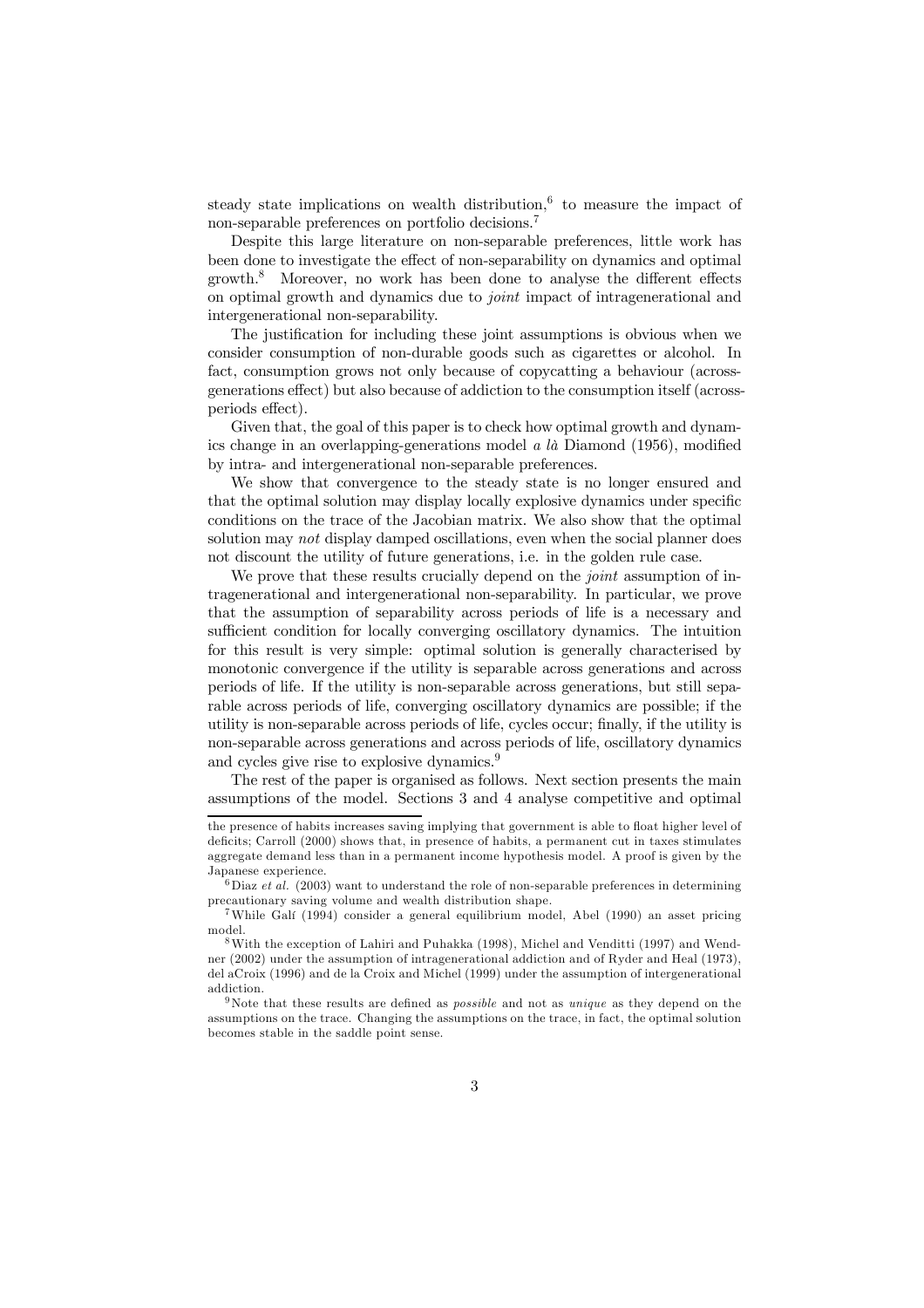solutions, while section 5 yields a numerical example to illustrate the main results of the paper. Section 6 concludes.

### $\overline{2}$ The model

The economy is populated by two generations, each one living two periods. We assume that the rate of growth of population is zero and that each young generation is endowed with  $L_t$  units of labour.

Under the assumption of non-separable preferences,  $(i)$  individual sense of well-being is more related to changes in consumption than absolute level of consumption and  $(ii)$  agents gain utility from absolute consumption and from consumption of the other generation. Thus, the intertemporal utility function  $i_{\rm S}$ 

$$
U\left(c_t^1, c_{t+1}^2; e_t, h_{t+1}\right) = u\left(c_t^1, e_t\right) + v\left(c_{t+1}^2, h_{t+1}\right)
$$

where  $c^1$  is consumption of the young,  $c^2$  is consumption of the old, e identifies the envy to others, and  $h$  the addiction to habits. Envy is formalised as the stock of past consumption of the "active" generation, i.e.  $e_t = c_{t-1}^1$ . Similarly, habits are formalised as the stock of individual own past consumption, i.e.  $h_{t+1} = c_t^1$ . For the young, we set  $h_t = 0$  by definition without any loss of generality. In other words, we assume that intergenerational and intragenerational interactions work separately on the instantaneous utility functions  $u(\cdot)$  and  $v(\cdot)$ . Moreover, we assume that the stock  $e$  is an externality.

We assume that  $u_{c^1}, v_{c^2} > 0$ ,  $u_e, v_h < 0$ ,  $u_{c^1c^1}, u_{ee}, v_{c^2c^2}, v_{hh} < 0$  and  $u_{c^1e}, v_{c^2h} > 0$ . The second and fourth sets of inequalities define reaction to the stocks  $e$  and  $h$ . Following de la Croix and Michel (1999), we assume that across-generations non-separability has a negative impact on the individual felicity function, i.e.  $u_e < 0$ . Moreover, as the gap between desired and actual consumption is negative, we assume that individuals catch up with other groups in the society, so that  $u_{c^1e} > 0$ . Similar comments hold for the assumptions  $v_h < 0$  and  $v_{c^2h} > 0.10$ 

The first and third sets of assumptions ensure strictly concave utility function, i.e. non-negative marginal utility. As Kliin (1977) and Chapman (1998) point out, once we assume non-separable preferences, it is necessary to restrict the set of admissible solutions in order to have a non-negative marginal utility. A sufficient condition to ensure non-negative marginal utility is that "effective" consumption is always non-negative:  $(c_t^1 - \theta e_t) > 0$  and  $(c_{t+1}^2 - \delta h_{t+1}) > 0$ , where  $\theta \in [0, 1)$  is the parameter measuring intensity of across-generations nonseparability and  $\delta \in [0,1)$  intensity of across-periods non-separability. For the effects on saying and steady state capital intensity, it is important to note that a consequence of this statement is that consumption «will generate a higher level of precautionary saving and a potentially greater level of aggregate consumption smoothness» (Michaelides (2002), p.38, footnote 20).

 $10$ In this scenario, we generally deal with non-durables (e.g. clothing, food, accessorisies) and the  $u_{c1}$ <sub>e</sub> measures individual reaction to the good (envy), while  $v_{c2}$ <sub>h</sub> measures individual reaction to past consumption (addiction).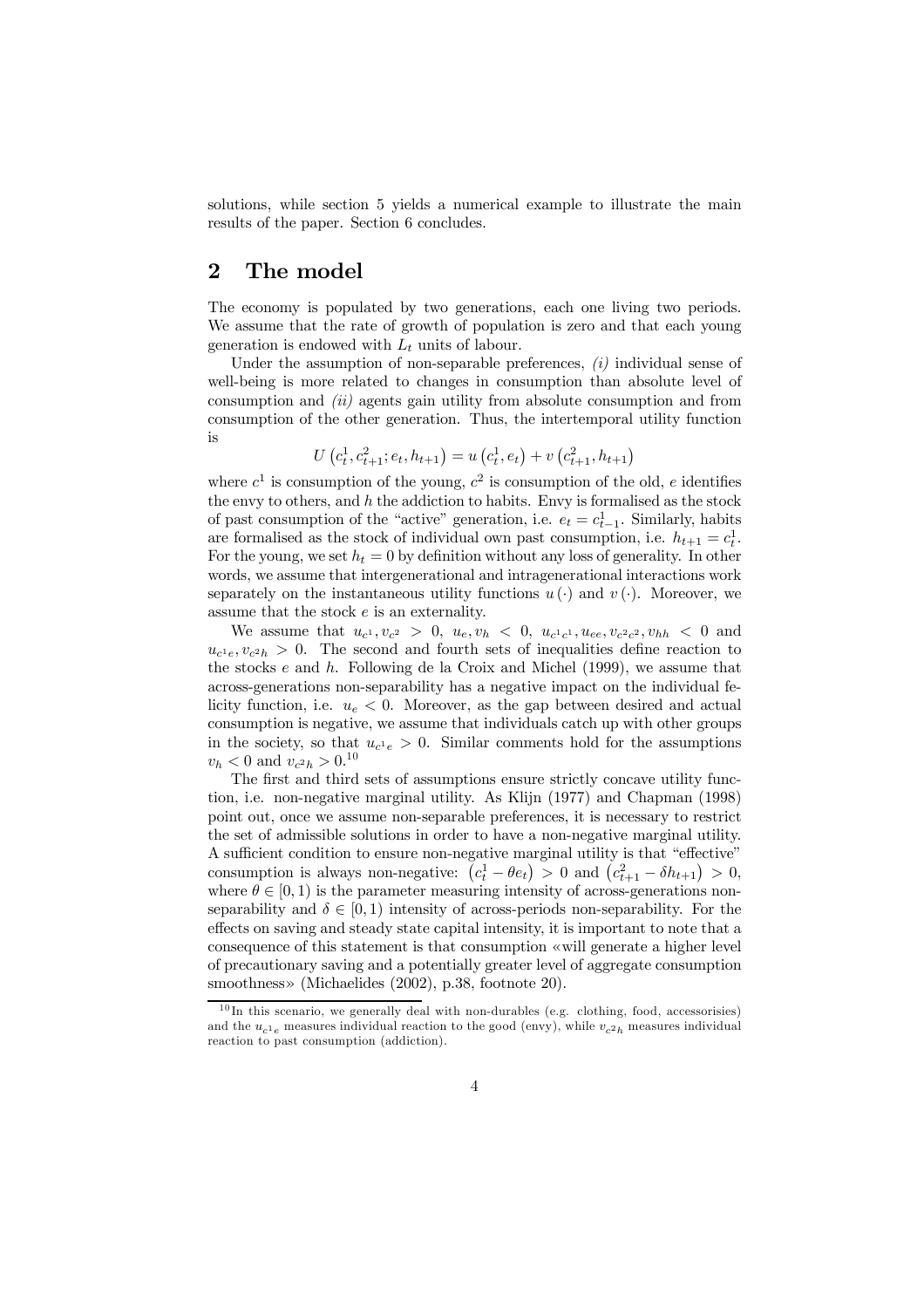The above constraint on consumption variables can be re-interpreted in terms of restrictions on  $\delta$ . In particular, the possibility of a negative marginal utility is ruled out when the indifference curve is downward sloping. The slope of the indifference curve  $is^{11}$ 

$$
\frac{\mathrm{d}c_{t+1}^2}{\mathrm{d}c_t^1} = -\frac{u_{c^1} + v_h \frac{\partial h_{t+1}}{\partial c_t^1}}{v_{c^2}} = -\frac{u_{c^1} - \delta v_{c^2}}{v_{c^2}}
$$

and the indifference curve is downward sloping if  $(u_{c1} - \delta v_{c2})/v_{c2} > 0 \Leftrightarrow$  $u_{c1}/v_{c2} > \delta$ . If  $\delta = 0$ , we get the standard model with separable preferences and downward slope is ensured by the set of assumptions on marginal utility:  $u_{c1}, v_{c2} > 0$ . If  $\delta > 0$ , the slope is negative only if  $\delta$  is smaller than the critical threshold  $\eta \equiv u_{c1}/v_{c2}$ . As  $\delta \geq \eta$ , the slope becomes flat when  $u_{c1} = \delta v_{c2}$  ( $\delta = \eta$ ) and upward sloping when  $u_{c1} < \delta v_{c2}$  ( $\delta > \eta$ ). Therefore, we can restrict the range of  $\delta$  to  $[0, \eta)$  while no additional restrictions are necessary for the domain of  $\theta$ .

The production function is defined as  $Y_t = F(K_t, L_t)$ , where K and L are capital and labour employed in total production  $Y$ . In per-capita terms, it becomes  $y_t = f(k_t)$ , in which  $f_k > 0$ ,  $f_{kk} < 0$  and Inada conditions are met.

The resource constraint  $y_t = c_t^1 + c_t^2 + k_{t+1}$  closes the model setup: total production can be either consumed or invested, under the assumption that capital completely depreciates over time and that the economy is endowed with  $k_0$ and  $e_0 = c_{-1}$  at time  $t = 0$ .

### 3 Competitive equilibrium

Inputs are paid their marginal products and firm earns zero profits:  $R_t = f_k(k_t)$ and  $w_t = f(k_t) - k_t f_k(k_t)$ , where R is the interest factor on capital and w is the real wage. Some observations: (i) firm's programme is static; (ii) capital at time t is paid  $R_t$ , while the interest factor upon which consumers plan lifetime consumption and saving  $R_{t+1}$ , depends on future capital stock unknown at time t (timing problem); (iii) at time  $t = 0$ ,  $k_0$  is the already installed capital stock, but at time  $t \geq 1$ ,  $k_t$  is the productive capital stock built from saving.

Individual constraints are  $c_t^1 + s_t = w_t$  and  $c_{t+1}^2 = R_{t+1}s_t$ . The former states that individuals can decide how to allocate income between current consumption and saving; the latter states that during retirement agents dis-save completely: any kind of bequest is ruled out. Agents will optimally choose the consumption plan  ${c_t^1, c_{t+1}^2}$ , solving the following problem:

 $\max_{c_t^1,c_{t+1}^2} u(c_t^1 - \theta e_t) + v(c_{t+1}^2 - \delta h_{t+1})$  s.t. the individual constraints,  $h_{t+1} = c_t^1$ 

and given the external stocks  $e_t$  and  $e_{t+1}$ .

<sup>&</sup>lt;sup>11</sup>Using the *survival consumption* representation,  $(c_t^1 - \theta e_t) > 0$  and  $(c_{t+1}^2 - \delta h_{t+1})$ ,  $v_h = -\overline{\delta v_{c^2}}$ 

 $v_{hh} = \delta^2 v_{c^2c^2}$ 

 $v_{c^2h} = -\delta v_{c^2c^2}.$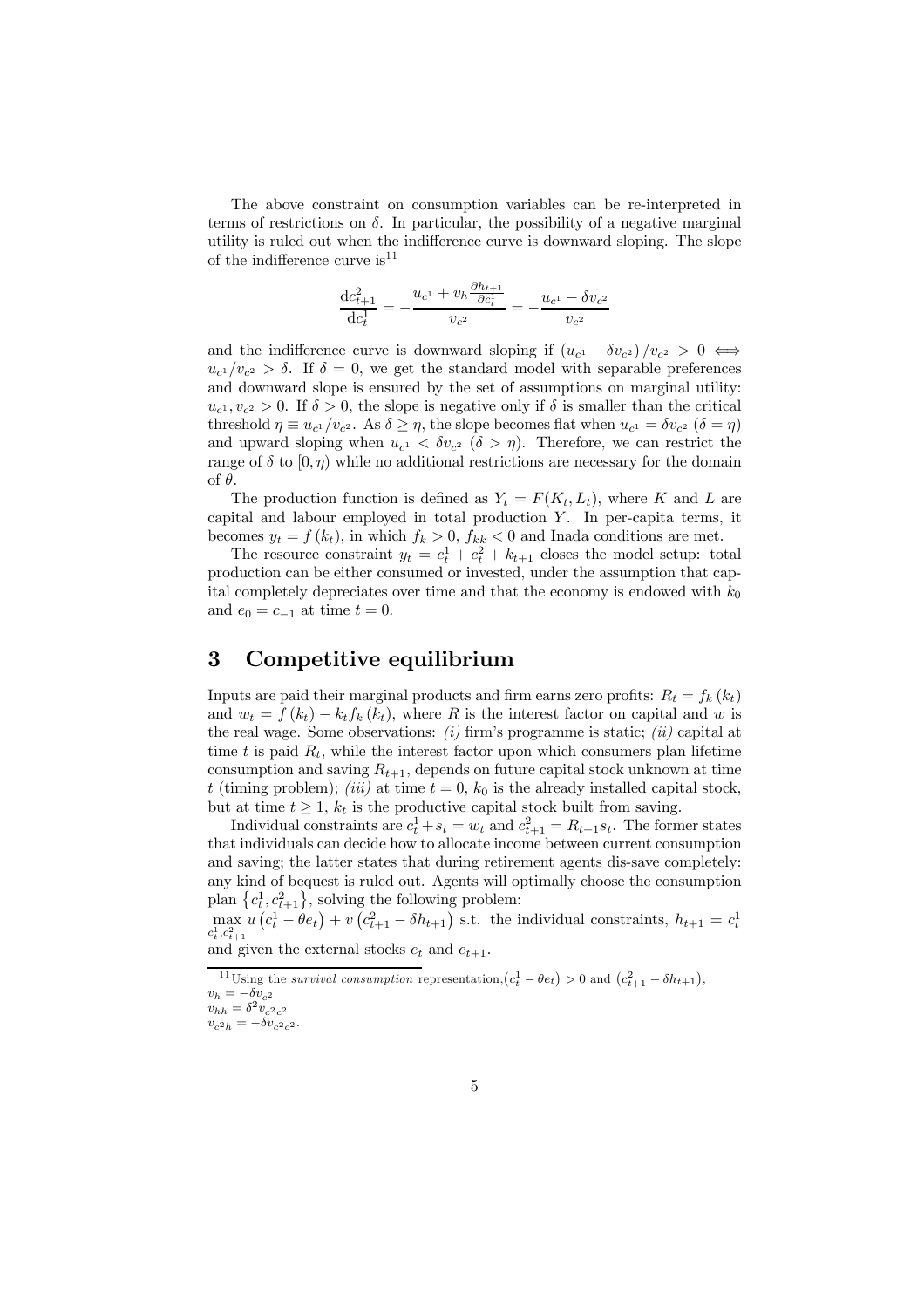First order conditions lead to the following Euler equation:

$$
u_{c^1} - \delta v_{c^2} = R_{t+1} v_{c^2} \tag{1}
$$

With respect to the standard Diamond's model (1956) in which  $\delta = 0$ , marginal utility of the young is lower, as we set  $v_{c^2} > 0$ : in order to achieve the same level of satisfaction when old, individuals need to correct young satisfaction by the (negative) habit effect.

The saving function is defined as  $s_t = s(w_t, R_{t+1}, e_t)$ , which is independent of  $h_{t+1}$  since the constraint  $h_{t+1} = c_t^1$  is under agents' control, but it depends on  $e_t$  since  $e_t = c_{t-1}^1$  is modelled as an externality, by assumption. Partial derivatives of the saving function  $\rm{are}^{12}$ 

$$
s_w = \frac{u_{c^1c^1} + \delta(R_{t+1} + \delta)v_{c^2c^2}}{u_{c^1c^1} + (R_{t+1} + \delta)^2 v_{c^2c^2}} > 0, s_r = \frac{-\left[v_{c^2} + v_{c^2c^2}c_{t+1}^2 \left(1 + \frac{\delta}{R_{t+1}}\right)\right]}{u_{c^1c^1} + (R_{t+1} + \delta)^2 v_{c^2c^2}}
$$

$$
s_e = \frac{-\theta u_{c^1c^1}}{u_{c^1c^1} + (R_{t+1} + \delta)^2 v_{c^2c^2}} < 0
$$

The effect of the real wage is positive since an increase in real wage increases both current consumption and saving for retirement; the effect of the interest rate is ambiguous since it depends on the intertemporal elasticity of substitution; the effect of consumption externality is negative: an increase in  $e$  implies an increase in desire of current consumption and therefore, ceteris paribus, a reduction in saving. Comparing these derivatives with those by de la Croix and Michel (1999), we can conclude that they are generally smaller since they capture the habit effect through the extra term  $-\delta v_{c^2}$  from equation (1).

Capital market equilibrium is given by the condition

$$
k_{t+1} = s_t \tag{2}
$$

Under assumptions on utility function and production function, the intertemporal equilibrium exists and it is unique.<sup>13</sup> The intertemporal equilibrium is  $k_0$  and  $e_0$  and a sequence  ${k_t, e_t}_{t=1}^{\infty}$  following from individual constraints, production factors' equilibrium, saving function and market clearing (2), under the condition  $e_t = c_{t-1}^1$ :

$$
k_{t+1} = s(f(k_t) - k_t f_k(k_t), f_k(k_{t+1}), e_t)
$$
\n(3a)

$$
e_{t+1} = f(k_t) - k_t f_k(k_t) - s(f(k_t) - k_t f_k(k_t), f_k(k_{t+1}), e_t)
$$
 (3b)

In the short-run, given the initial stock of capital and externality,  $k_0$  and  $e_0$ , intragemerational non-separability increases saving of the adult  $(ds (k_0, e_0) / d\delta >$ 0), while intergenerational non-separability reduces it  $(ds (k_0, e_0) / d\theta < 0)^{14}$ 

$$
\frac{\mathrm{d}s(k_0)}{\mathrm{d}\delta} = -\frac{v_{c^2}(c_1^2, h_1) + [f_k(k_1) + \delta] v_{c^2 c^2} (c_1^2, h_1) (-w_0 + s_0)}{u_{c^1 c^1} (c_0^1, e_0) + [f_k(k_1) + \delta]^2 v_{c^2 c^2} (c_1^2, h_1)} > 0
$$

 $12A$  proof is provided in the mathematical Appendix A.1.

 $^{13}$ Galor and Ryder (1989) and de la Croix and Michel (2002), pp.20-27, provide a detailed proof for existence and uniqueness of the intertemporal equilibrium.

 $14$  See mathematical Appendix A.2.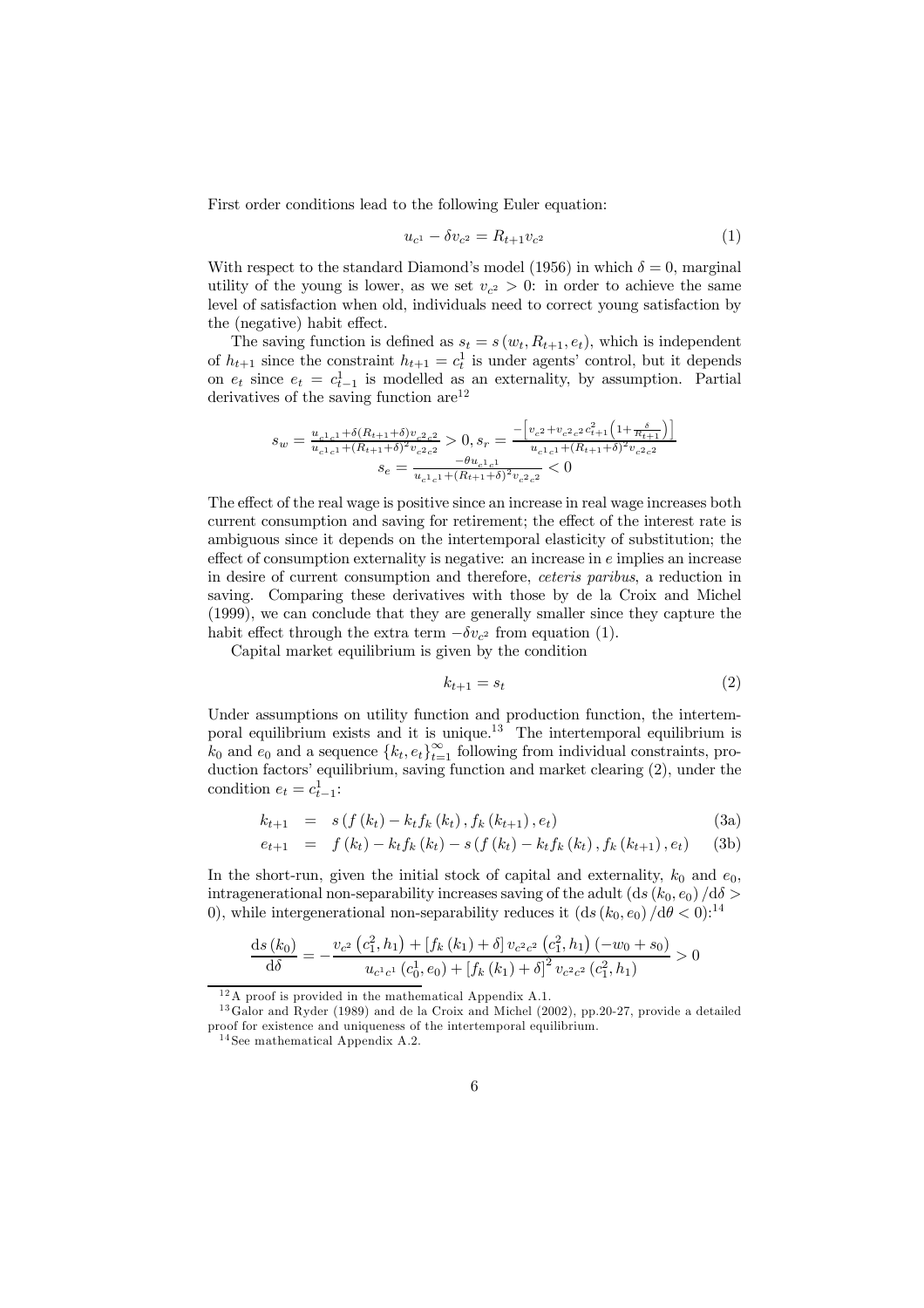

Figure 1: The effect of addiction

as  $(-w_0 + s_0) < 0$  and

$$
\frac{\mathrm{d}s(k_0)}{\mathrm{d}\theta} = -\frac{-u_{c^1c^1}\left(c_0^1, e_0\right)(-e_0)}{u_{c^1c^1}\left(c_0^1, e_0\right) + \left[f_k\left(k_1\right) + \delta\right]^2 v_{c^2c^2}\left(c_1^2, h_1\right)} < 0
$$

as  $e_0 > 0$ .

An increase in  $\delta$  implies an increase in the slope of the indifference curve, since it affects  $v_{c^2}$ . As a consequence, future marginal utility is higher ("distaste" effect) and consumption profile is steeper. Rising the weight of non-separable preferences across periods of life increases desire for consumption when old. In other words, to achieve the same level of satisfaction in terms of utility, the consumer has to re-schedule the consumption-saving plan in favour of saving. This explains why current consumption puts a floor for future consumption, under which agents do not want to go. Future consumption  $c_{t+1}$  is greater than future habit stock  $h_{t+1}$  only if current consumption  $c_t$  is lower than  $c_t^h$ , which is the level of current consumption associated to the level of future habits. In other words, current possibility of consumption is reduced in favour of future consumption. In Figure 1, potential consumption is drawn with a solid line and loss in consumption with a dashed line.

On the other hand, an increase in  $\theta$  reduces the slope of the indifference curve, since it affects  $u_{c}$ . Consequently, current marginal utility is higher and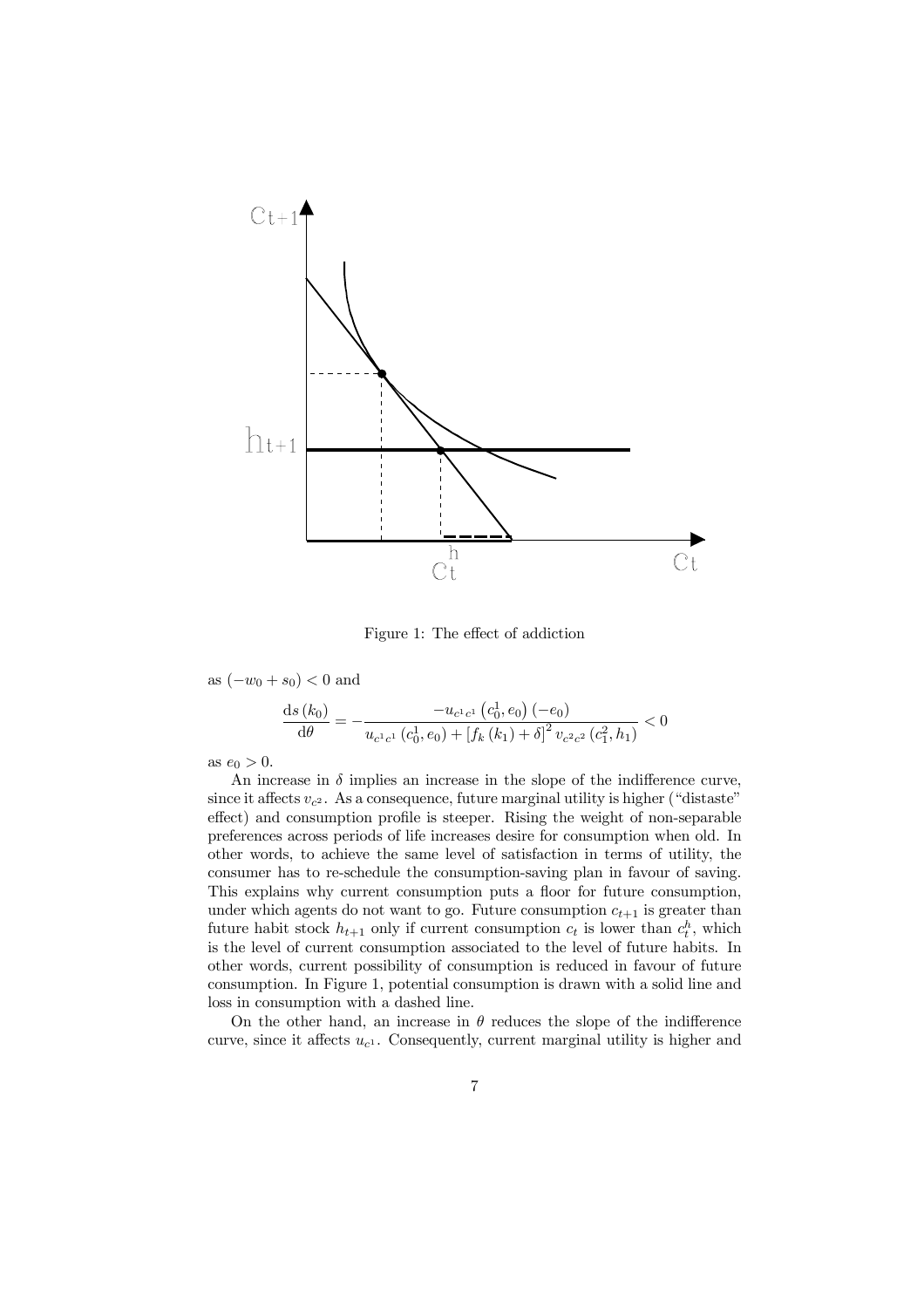

Figure 2: The effect of envy

the consumption profile is flatter.<sup>15</sup> This explains why "catching up with the Joneses" leads to higher consumption.<sup>16</sup> Under the assumption that starvation is ruled out, income  $w_t$  is greater than saving  $s_t$ . Since the intergenerational externality puts a floor on current consumption, therefore it reduces the ability to save of the young. In Figure 2 loss in saving is drawn with a dashed line and potential saving with a solid line.

The steady state equilibrium associated to the intertemporal equilibrium  $(3)$ is a combination of  $k > 0$  and  $e > 0$  such that

$$
k = s(f(k) - kf_k(k), f_k(k), e)
$$
\n
$$
(4a)
$$

$$
e = f(k) - kf_k(k) - s(f(k) - kf_k(k), f_k(k), e)
$$
 (4b)

Stability of the steady state (4) depends on parameters  $\theta$  and  $\delta$ .<sup>17</sup> As high-

<sup>&</sup>lt;sup>15</sup>An alternative interpretation of the above result is the following: when  $\beta$  is higher than  $(R+\delta)^{-1}$ , individuals get lower returns if they anticipate consumption. Consequently, savings reduce. Note that this interpretation is independent of assumptions of addiction to habits and envy.

 $16$  Remind that the intergenerational externality cannot be modelled as a function of income, as the community income is non-observable directly. On the other hand, consumer goods are observable and thus aggregate consumption represent a reasonable tool to make comparison.

 $17$  For existence and uniqueness of the steady state, see Galor and Ryder (1989) and de la Croix and Michel (2002).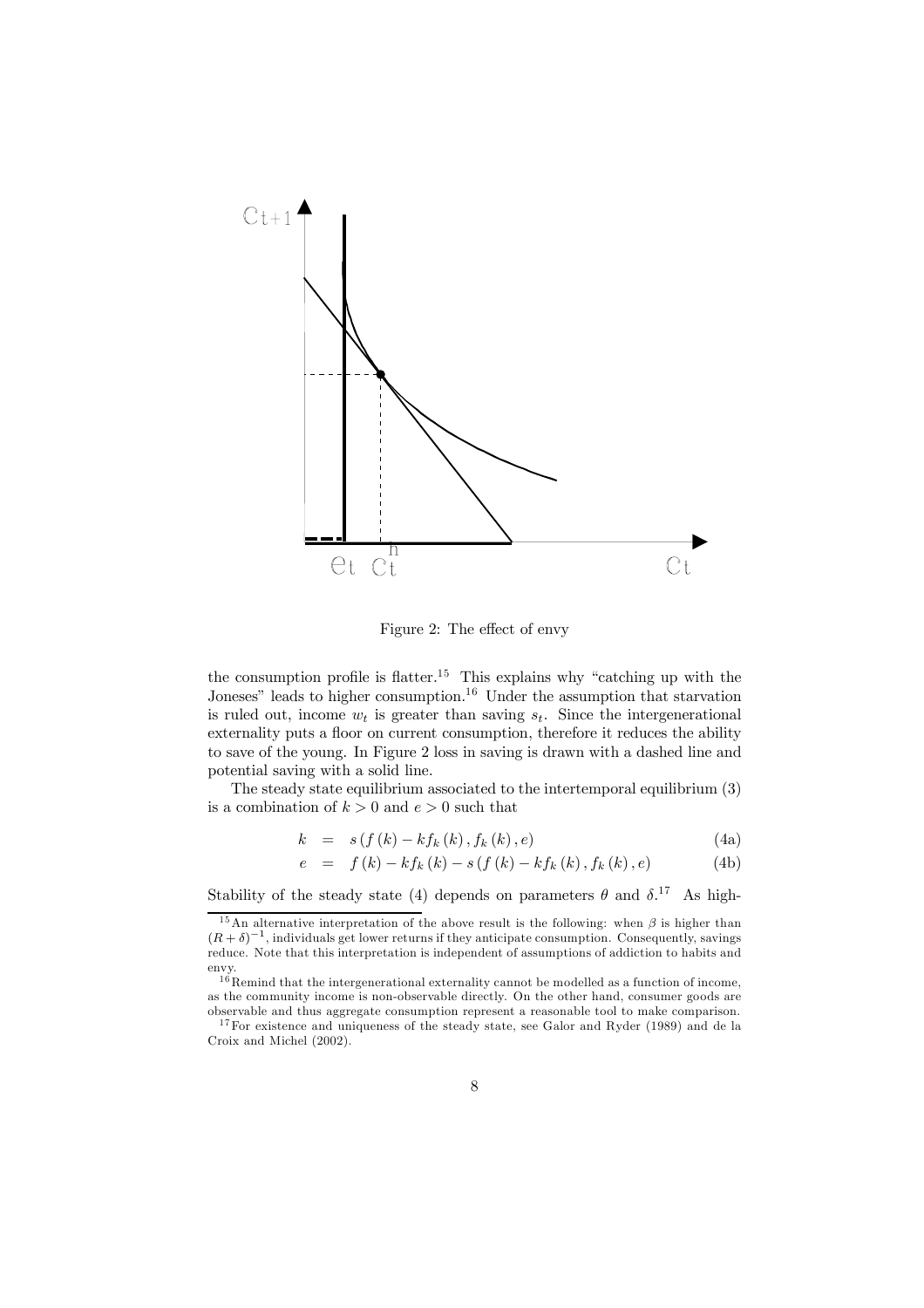lighted by de la Croix and Michel (1999), for some values of these parameters hyperbolicity condition may not be satisfied. Therefore, we need to find critical value of  $\theta$  and  $\delta$ , namely  $\hat{\theta}$  and  $\delta$ , at which trajectories' change takes place and fixed point becomes non-hyperbolic. Parameter's value at which such a change occurs is called bifurcation. Non-hyperbolicity may arise when mod  $\sigma\left(\hat{\delta},\hat{\theta}\right)=1$ if the roots of the characteristic polynomial are real or when  $r = 1$  if the roots are complex. If one of these conditions is met, linear approximation cannot be used to determine the stability of the system (Hartman-Grobman Theorem). Otherwise, local stability properties of the linear approximation carry over to the non-linear system. $^{18}$ 

Under the assumptions that (i)  $s_e = \frac{1 - s_r f_{kk}}{k f_{kk}}$ , (ii)  $s_r > 1/f_{kk}$  and (iii)<br> $\frac{|s_e|}{1 - s_r f_{kk}} < 1 + \left[1 - \frac{s_w k |f_{kk}|}{1 - s_r f_{kk}}\right]$ , we find that the determinant is positive and equal<br>to 1, the trace is positive and smalle matrix is negative and therefore that the eigenvalues are complex conjugate. Consequently, the fixed point is unstable and the bifurcation is identified by  $(\hat{\delta}, \hat{\theta})$  which are the roots of det **J** = 1.

In the long-run, intragenerational non-separability has a positive effect on steady state capital intensity, while intergenerational non-separability has a negative effect: $19$ 

$$
\frac{dk}{d\delta} = \frac{-v_{c^2} + [f_k(k) + \delta] v_{c^2 c^2} c}{- [u_{c^1 c^1} + u_{c^1 e}] \eta^1 + f_{k k}(k) v_{c^2} + [f_k(k) + \delta] v_{c^2 c^2} \{\eta^2\}} > 0
$$
\n
$$
\frac{dk}{d\theta} = \frac{-e u_{c^1 c^1}}{- [u_{c^1 c^1} + u_{c^1 e}] \eta^1 + f_{k k}(k) v_{c^2} + [f_k(k) + \delta] v_{c^2 c^2} \{\eta^2\}} < 0
$$

 $\eta^1 \equiv -k f_{kk} (k) - 1$ 

$$
\eta^{2} \equiv [kf_{kk}(k) + f_{k}(k)] - \delta [-kf_{kk}(k) - 1]
$$

This result is a direct consequence of short-run effects. In fact, an increase in the addiction-to-habits parameter implies a steeper consumption profile, and therefore an increase in saving. As the equilibrium condition  $(2)$  holds, in the steady state an increase in saving causes an increase in capital stock. On the other hand, an increase in the externality parameter implies a flatter consumption profile and therefore a reduction in saving. Consequently, under steady state condition (4) an increase in saving causes a reduction in capital stock. We can therefore conclude that the model presents some cycles.<sup>20</sup>

A comparison between these opposite effects on steady state capital intensity

 $18$  See Appendix A.3 for mathematical details on the linear approximation of the dynamic system  $(3)$ .

 $^{19}\mathrm{See}$  Appendix A.4.

 $^{20}$ The fact that the present economy behaves as the one modelled by de la Croix and Michel (1999) should not surprise, as households exclusively control the intergenerational non-separability while the intragenerational non-separability is out of control Thus, the competitive equilibrium still displays fluctuations, but the bifurcation occurs in correspondence to different critical values of  $\delta$  and  $\theta$ .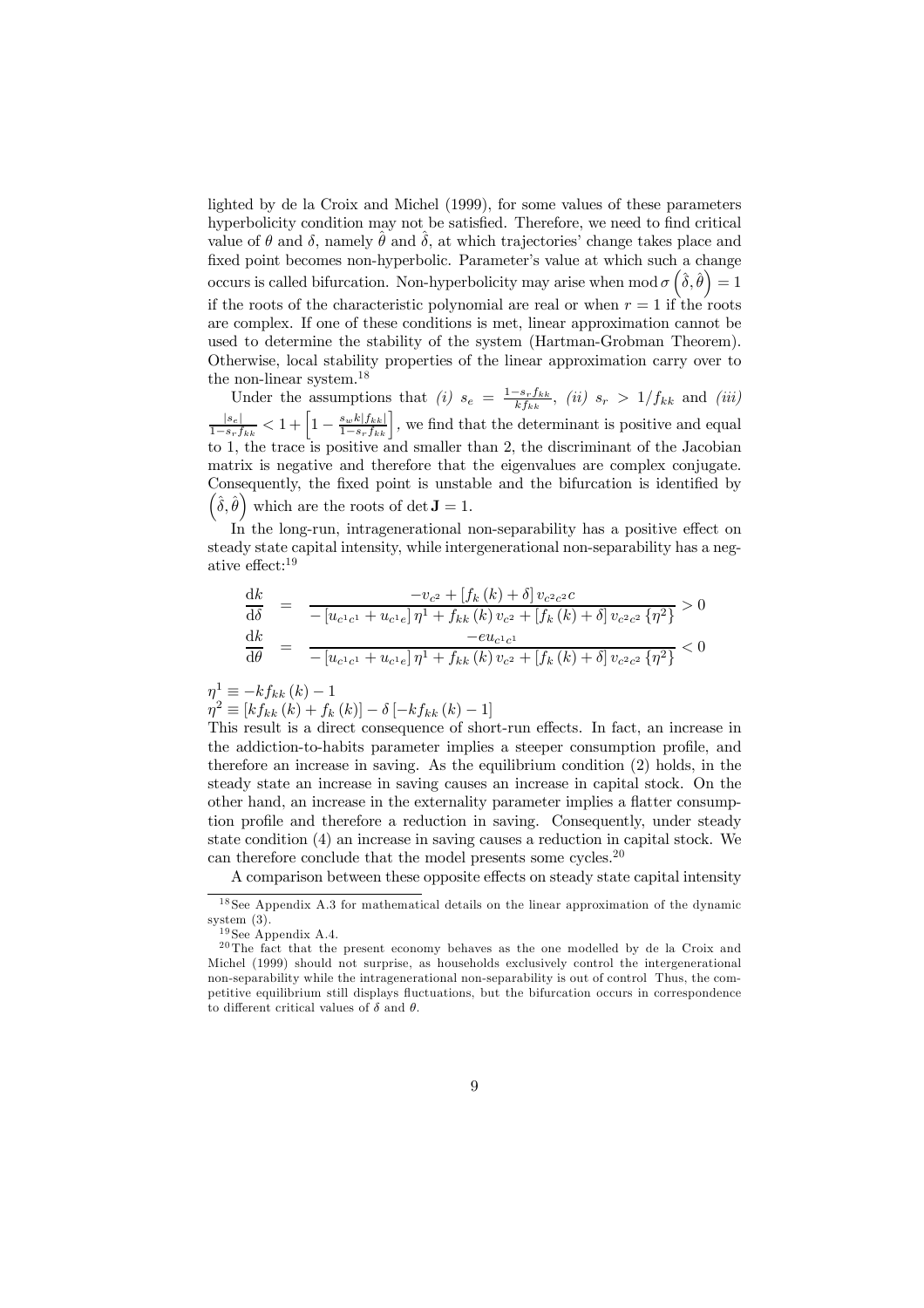is necessary at this point:

$$
\Delta \equiv \left| \frac{dk}{d\delta} - \frac{dk}{d\theta} \right| = \left| \frac{-v_{c^2} + [f_k(k) + \delta] v_{c^2 c^2} - i v_{c^1 c^1}}{-[u_{c^1 c^1} + u_{c^1 e}] \gamma^1 + f_{k k}(k) v_{c^2} + [f_k(k) + \delta] v_{c^2 c^2} \{\gamma^2\}} \right| > 0
$$

The effect due to addiction is stronger than the effect due to envy, as habits are under agents' control, while the externality cannot be modified. As the presence of envy introduces here an intergenerational externality, «implying that the decentralized equilibrium is sub-optimal compared to the equilibrium that would maximize the planner's utility» (de la Croix and Michel (1999), p.521), in the next section we focus on the social planner's optimisation problem and we compare social optimum with competitive equilibrium.

### Social optimum  $\boldsymbol{4}$

The social planner's goal is to choose the optimal allocation that maximises social welfare. In particular, given the discount factor  $\gamma$ , the social planner chooses  ${c_t^1, c_t^2}$  and  ${k_t, e_t}$  such that

 $\max_{c_t^1,c_t^2}\sum_{t=0}^{\infty}\gamma^t\left[u\left(c_t^1,e_t\right)+\frac{1}{\gamma}v\left(c_t^2,h_t\right)\right]$  s.t. resources constraint,  $e_t=c_{t-1}^1$  and  $h_t=c_{t-1}^1$  and given  $e_0$  and  $k_0$ .

First order conditions are:

$$
u_{c1} (c_t^1, e_t) + \gamma u_e (c_{t+1}^1, e_{t+1}) = \frac{1}{\gamma} v_{c2} (c_t^2, h_t) - v_h (c_{t+1}^2, h_{t+1})
$$
 (5a)

$$
\frac{1}{\gamma}v_{c^2}\left(c_t^2, h_t\right) = v_{c^2}\left(c_{t+1}^2, h_{t+1}\right)f_k\left(k_{t+1}\right) \tag{5b}
$$

Equation (5a) represents the optimal intergenerational allocation of consumption between young and adult, in which the social planner internalises the externality associated to  $e$ . Marginal utility of the young, corrected for the externality through the additional term  $\gamma u_e$ , is equated to the marginal utility of the old. Note that this social planner's first order condition does not respect equation  $(1)$ . Moreover, with respect to the standard Diamond's model  $(1956)$  in which  $\delta = \theta = 0$ , marginal utility of the young,  $u_{c}$   $(c_t^1, e_t) + \gamma u_e (c_{t+1}^1, e_{t+1})$ , is lower, as we set  $u_e < 0$ , while marginal utility of the old,  $\frac{1}{\gamma}v_{c^2}(c_t^2, h_t) - v_h(c_{t+1}^2, h_{t+1}),$ is higher, as we set  $v_h < 0$ . Equation (5b) sets the optimal intertemporal allocation.

The intertemporal equilibrium is thus defined as a sequence of  ${c_t^1}_{t=1}^{\infty}$ ,  ${c_t^2}_{t=1}^{\infty}$ ,  ${k_t}_{t=1}^{\infty}$ ,  ${e_t}_{t=1}^{\infty}$  following from first order conditions and from resources constraint, under the condition  $e_t = h_t = c_{t-1}^1$ :

$$
u_{c1} (c_t^1, e_t) + \gamma u_e (c_{t+1}^1, e_{t+1}) = \frac{1}{\gamma} v_{c2} (c_t^2, h_t) - v_h (c_{t+1}^2, h_{t+1})
$$
  
\n
$$
\frac{1}{\gamma} v_{c2} (c_t^2, h_t) = v_{c2} (c_{t+1}^2, h_{t+1}) f_k (k_{t+1})
$$
  
\n
$$
e_t = h_t = c_{t-1}^1 \Longrightarrow e_{t+1} = h_{t+1} = c_t^1 \Longrightarrow \begin{cases} de_{t+1} = dh_{t+1} = dc_t^1 \\ de_t = dh_t \end{cases}
$$
 (6)  
\n
$$
k_{t+1} = f (k_t) - c_t^1 - c_t^2
$$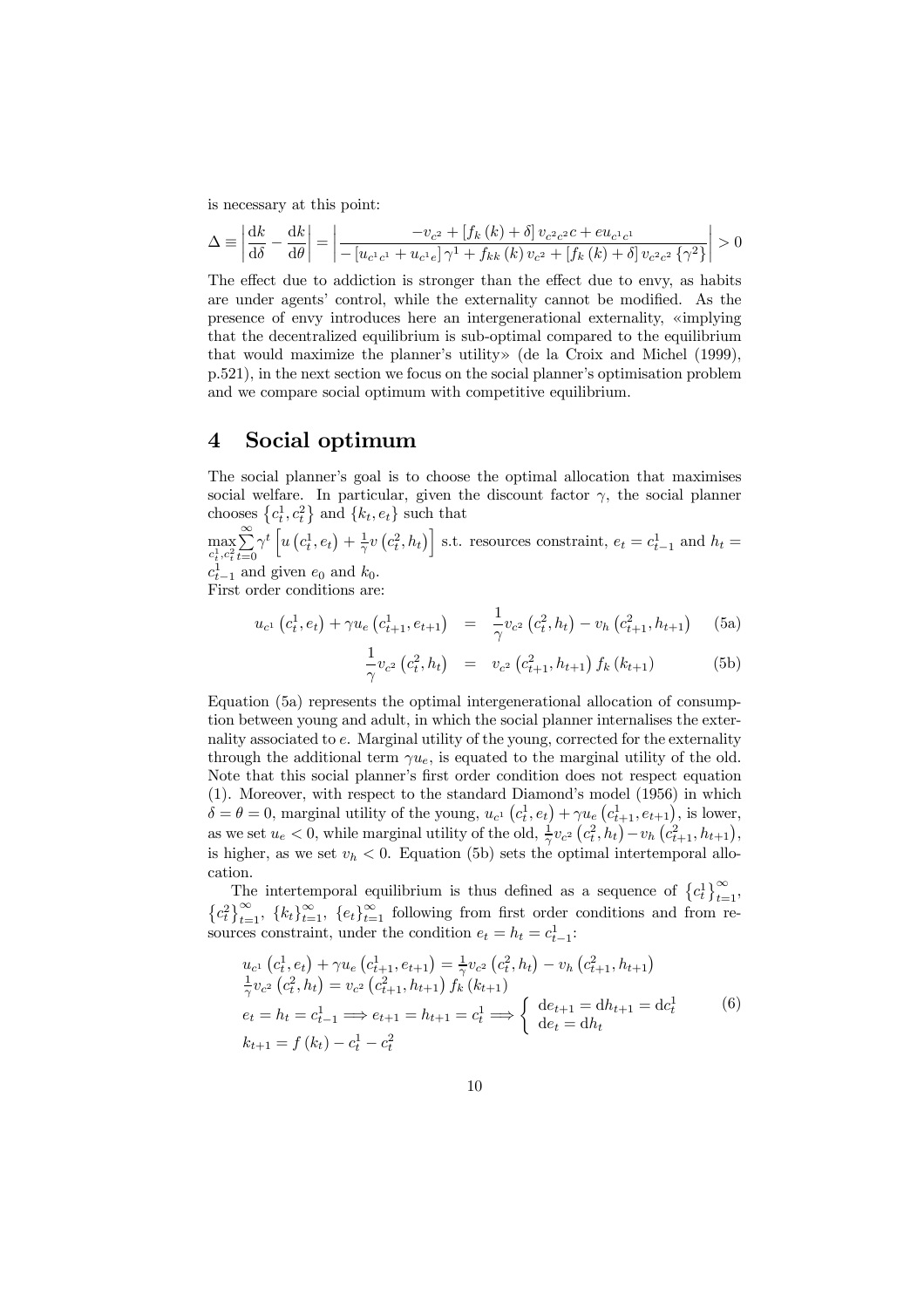Note that the social planner not only internalises the externality e, but also does not make any difference between  $e$  and  $h$ . The associated steady state is defined as a set  $\{c^1 > 0, c^2 > 0, k > 0, e > 0\}$  such that the following constraints are satisfied

$$
u_{c^{1}}(c^{1}, e) + \gamma u_{e}(c^{1}, e) = \frac{1}{\gamma} v_{c^{2}}(c^{2}, h) - v_{h}(c^{2}, h)
$$
 (7a)

$$
f_k(k) = \frac{1}{\gamma} \tag{7b}
$$

$$
e = h = c^1 \tag{7c}
$$

$$
f(k) = c1 + c2 + k
$$
 (7d)

Equation (7a) shows that in an economy with intra- and intergeneration nonseparable preferences, the marginal utility of the young is lower than the corresponding marginal utility in Diamond (1956): "social" envy represents a benchmark from which individuals want to depart. Even marginal utility of the old is higher than the corresponding marginal utility in Diamond (1956): the same interpretation carries on. This means that, once we internalise the externality associated to the envy, intergenerational non-separability affects marginal utility in the same way as intragementional non-separability and they both induce consumers to save. Equation (7b) is the modified golden rule, which is unchanged with tastes affected by the externality  $e$ . Equations (7c) and (7d) have been already discussed in the paper.

**Proposition 1 (Stability of the steady state)** Under the assumption that capital stock and externality are state variables and that young and adult consumption are jump variables, locally explosive dynamics are possible, depending on the sign of the trace and of the element Z of the Jacobian matrix. If  $\Delta > 0$ , the four eigenvalues are real and local dynamics are either explosive or monotonic. If  $\Delta$  < 0, the eigenvalues are complex conjugate and local dynamics display either explosive or damped oscillation.<sup>21,22</sup>

### **Proof.** See Appendix B.2.  $\blacksquare$

Let us give an economic interpretation of this result. Suppose that the initial level of  $k$  is low while the initial level of  $e$  is high. An individual may decide to reduce the level of current consumption, so that capital may fall down. Due to the assumption on intragenerational non-separability, this reduction in current consumption permits accumulation of capital through an increase in saving. As capital grows, it reaches the modified golden rule level but the economy is so used to low consumption that consumption grows slowly. As consumption grows, capital stops growing and begins falling. But as capital falls, current consumption falls as well. On the other hand, due to the assumption on intergenerational non-separability, this reduction in current consumption discourages

<sup>&</sup>lt;sup>21</sup> See Appendix B.1 for mathematical details on the linear approximation of the dynamic system  $(6)$ .

<sup>&</sup>lt;sup>22</sup>Sufficient conditions for existence and uniqueness of the steady state are given by de la Croix and Michel (2002), p.527-528.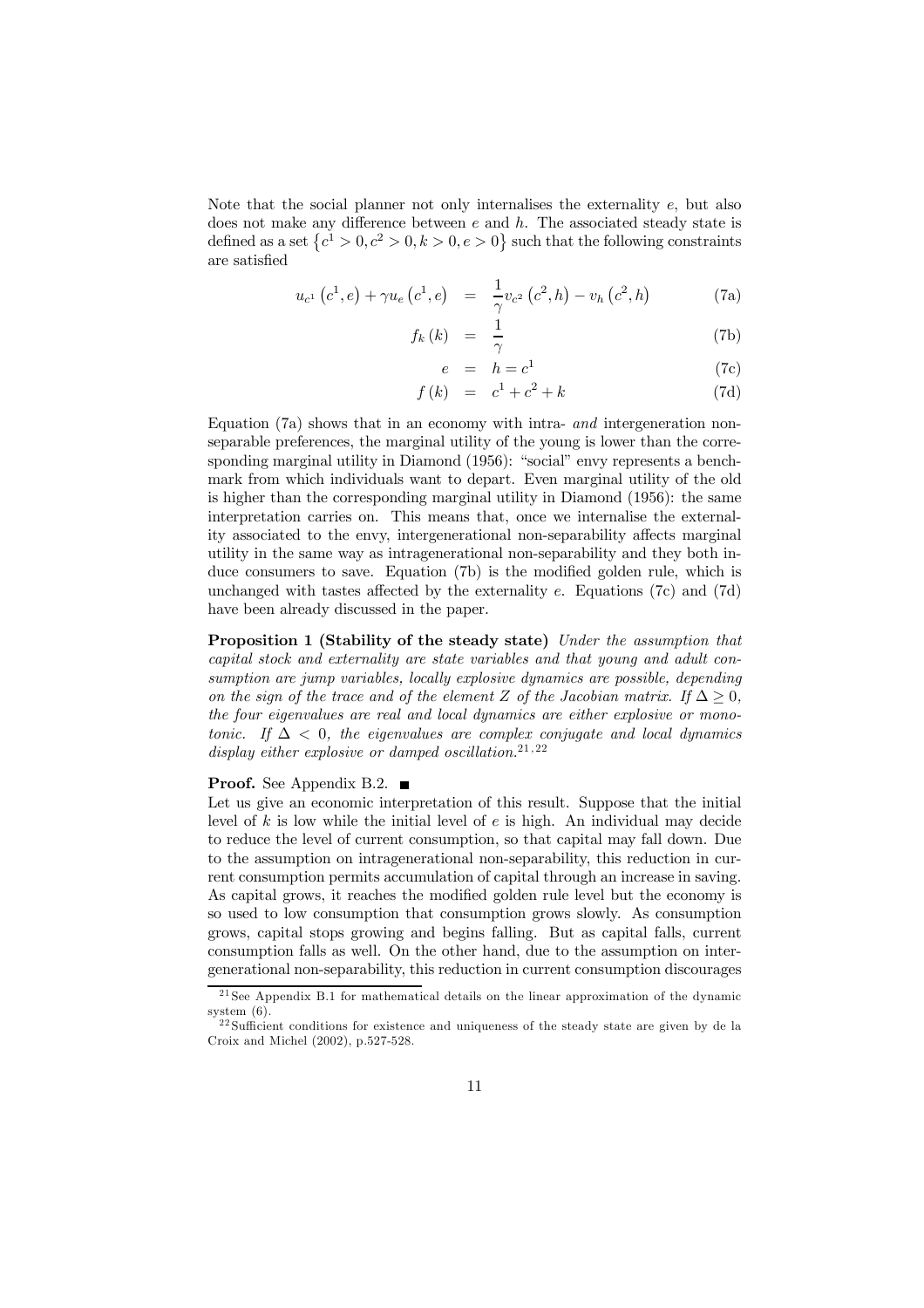accumulation of capital through a reduction in saving. As capital falls, it moves away from the modified golden rule level. However, as capital falls, current consumption falls as well. Therefore, whatever the strenght of non-separability may operate, the final effect on consumption is always the same.

The above proposition states the possible patterns of optimal motion about the stationary point. The motion will converge to a modified golden rule if we have two stable roots. The motion will take the form of a saddle point when both the trace and the element  $Z$  are negative, of a node if the roots are real or of a focus if they are complex. The motion will diverge if we do not have two stable roots. The motion will take the form of a node if the roots are rela or of a focus if they are complex. Therefore, stability of the stationary point depends on the strenght of across-generations and across-periods interdependence, which affects the sign of the trace and of the element  $Z$ . Depending on the parameters  $\delta$  and  $\theta$ , the economy may converge to the steady state or diverge from it. In the numerical example presented in the next section, we will show that if  $\delta \to 0$  and  $\theta \to 1$  the economy diverges, while if  $\delta \to 1$  and  $\theta \to 0$  the economy converges to the steady state.

Our result crucially depends on the assumption of inter- and intragenerational non-separability of preferences. In fact, if the utility function is separable both across generations and across periods of life, the optimal solution in the one-sector overlapping generations model is generally characterized by monotonic convergence. If the utility function is non-separable across periods of life, Michel and Venditti (1997) show that even though eigenvalues of the system are real, convergence is not ensured any longer, so that endogenous cycles could appear. If the utility is non-separable across generations, but still separable across periods of life, de la Croix and Michel (1999) «show that (locally) converging oscillatory dynamics are highly likely » (de la Croix and Michel (1999), p.521). Finally, if the function is non-separable across periods of life and across generations, we show that explosive dynamics are possible.

Note that, contrary to what de la Croix and Michel (1999) state, the assumption of non-separability across periods of life *cannot* be modelled as a *simplifying* hypothesis, as it is a necessary and sufficient condition for the optimal solution to be characterised by explosive dynamics. As for the effect on steady state capital intensity, the effect of non-separable preferences across periods of life cumulates with the effect of non-separable preferences across generations "feeding" the cycle and therefore keeping economy towards explosion.<sup>23</sup>

### $\bf{5}$ A numerical example

A numerical example should help to illustrate the steady state behaviour of the economy in the competitive and optimal equilibrium. Taking a Cobb-Douglas production function  $y_t = k_t^{\alpha}$  and a utility function of the form  $\ln (c_t^1 - \theta e_t)$  +  $\beta \ln (c_{t+1}^2 - \delta c_t^1)$ , we assign the following parameter values:  $\alpha = 0.25, \ \theta =$ 

 $23$  For a discussion on the decentralization of the first best solution, we suggest to read de la Croix and Michel (1999), section 5.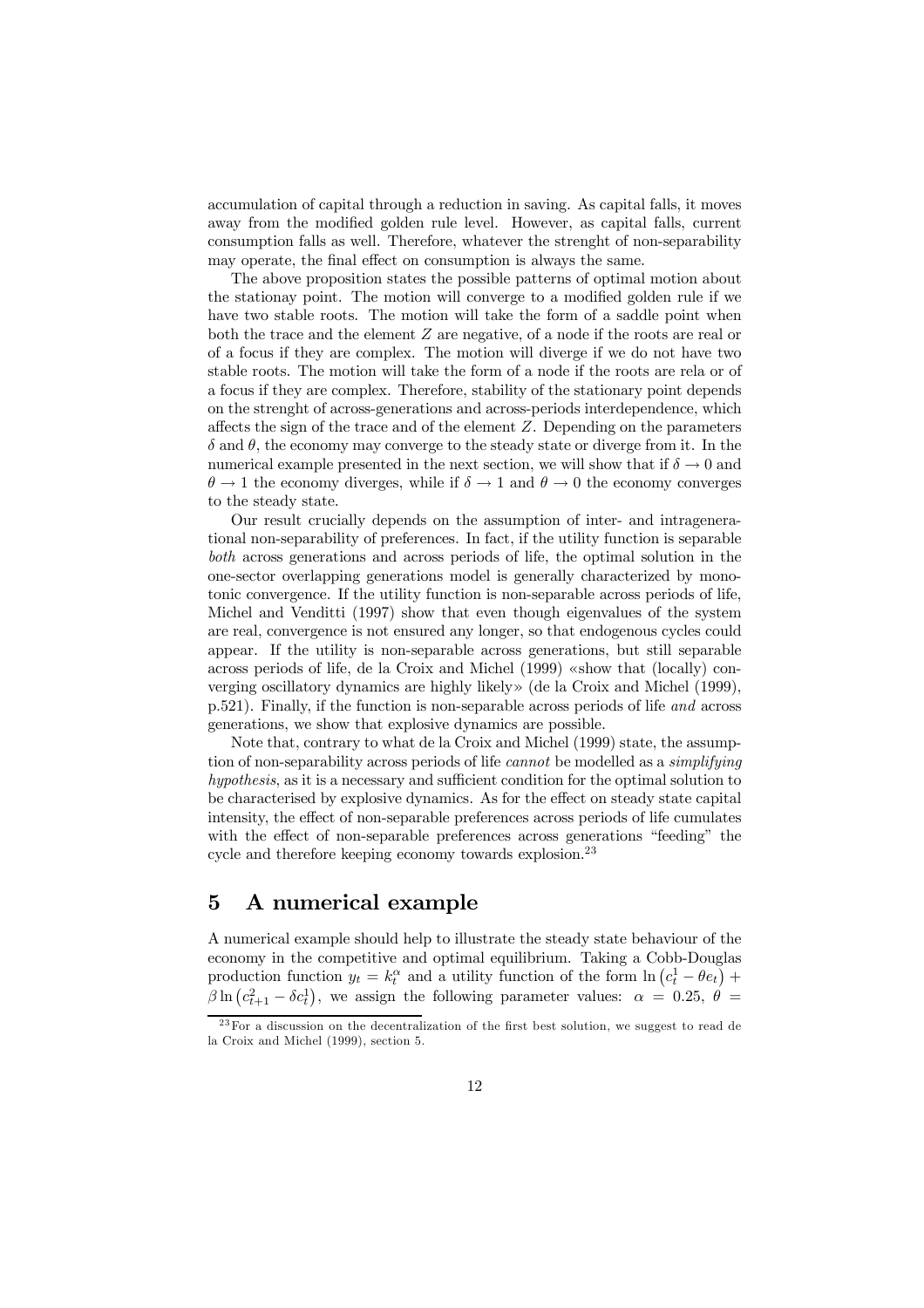| Optimal economy ( $\gamma$ =0.5)  | $0.685 \pm 0.107$ i | $2.851 \pm 0.0446$ i |
|-----------------------------------|---------------------|----------------------|
| Optimal economy ( $\gamma$ =0.99) | $0.536 \pm 0.179$ i | $1.695 \pm 0.568$ i  |
| Competitive economy               | $0.379 \pm 0.250$ i |                      |

### Figure 3: Eigenvalues

 $0/0.65$ ,  $\delta = 0/0.3$ ,  $\beta = 0.43$  and two different planner's discount,  $\gamma = 0.99$  and  $\gamma = 0.5$ . Values for  $\alpha$ ,  $\theta$ ,  $\beta$  and  $\gamma$  are taken from de la Croix and Michel (1999), while values for  $\delta$  are taken from Wendner (2003)

Given the assigned parameters' values, steady state output is equal to 0.628 in the competitive economy.<sup>24</sup> In general, consumption of the young is higher than consumption of the old  $(0.316 \text{ versus } 0.157)$ . This result should not surprise as agents do not internalise the intergenerational externality  $e$  affecting their own consumption  $(c^1 - \theta e)$  and therefore tend to consume more than what is optimal.

The eigenvalues presented in Figure 3 confirm that the competitive economy is characterised by endogenous cycle, depending on the parameters  $\delta$  and  $\theta$ . In particular the bifurcation is identified by  $\hat{\delta} = 0.510$  and  $\hat{\theta} = 0.5953^{-3}$ , which are the roots of

$$
1 - \frac{\alpha (1 - \alpha)}{(1 + \beta)} (\Phi + \Xi) \left\{ \frac{\delta (1 - \alpha) (\Phi + \Xi)}{\left[ \alpha (\Phi + \Xi) + \delta \right]^2} + \beta \theta \right\} = 0
$$

and it is represented in Figure 4. On the other hand, the optimal economy is characterised by local instability. Given the assigned values for the parameters, the trace and the element  $Z$  of the Jacobian matrix are both positive  $(4.483)$ and 7.228, respectively when  $\gamma = 0.5$ , and 4.462 and 7.148, respectively when  $\gamma = 0.99$ ) and the four complex and conjugate eigenvalues identify an unstable focus: the oscillatory dynamics are explosive.<sup>25</sup>

 $^{24}$  Appendix C provides algebric solutions for steady state values of all variables, when the utility function is logarithmic and the production function is Cobb-Douglas.

 $^{25}$ See Appendix B.2 for further details on the stability of the optimal equilibrium.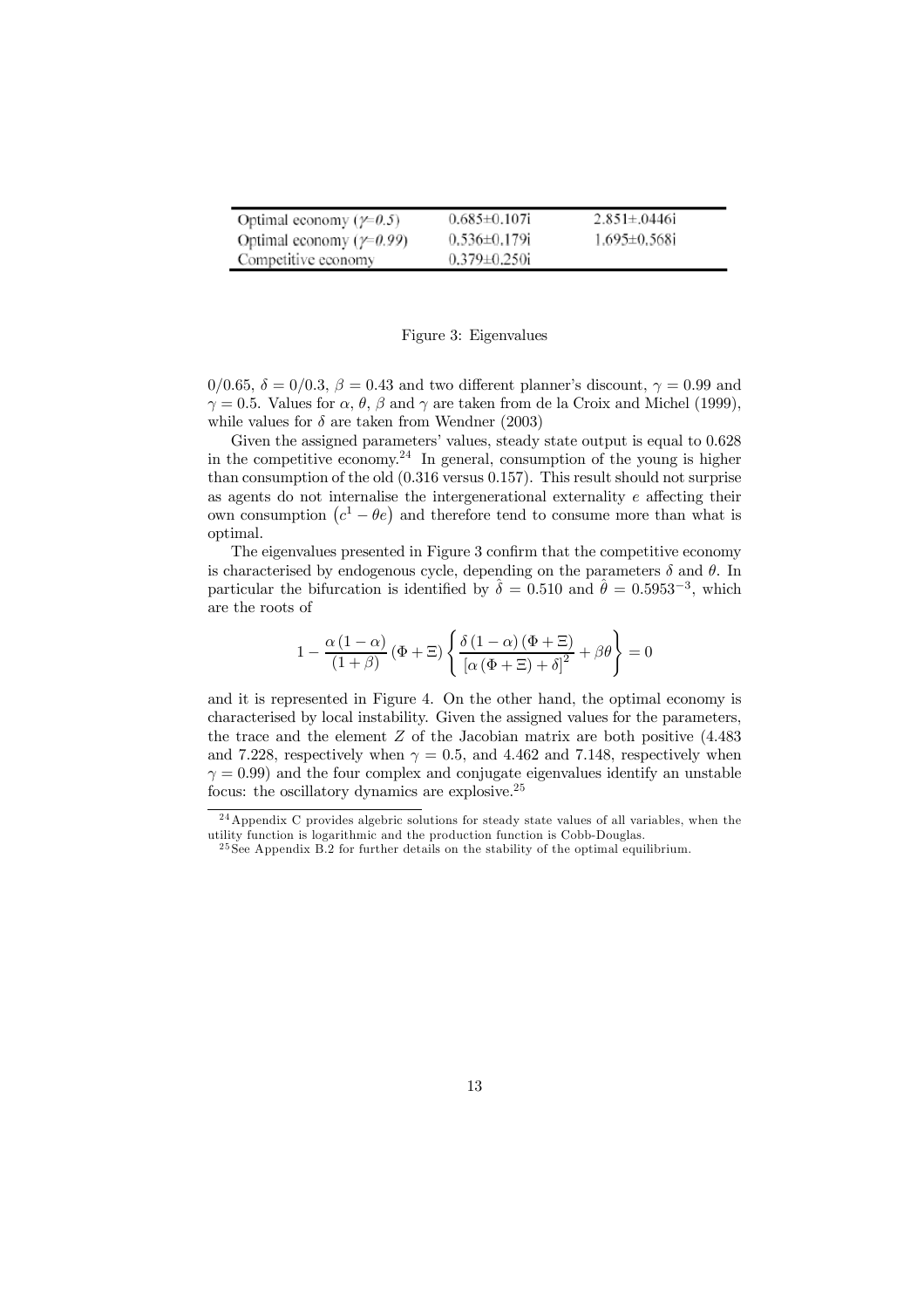

Figure 4: The bifurcation

Live<sup>-</sup>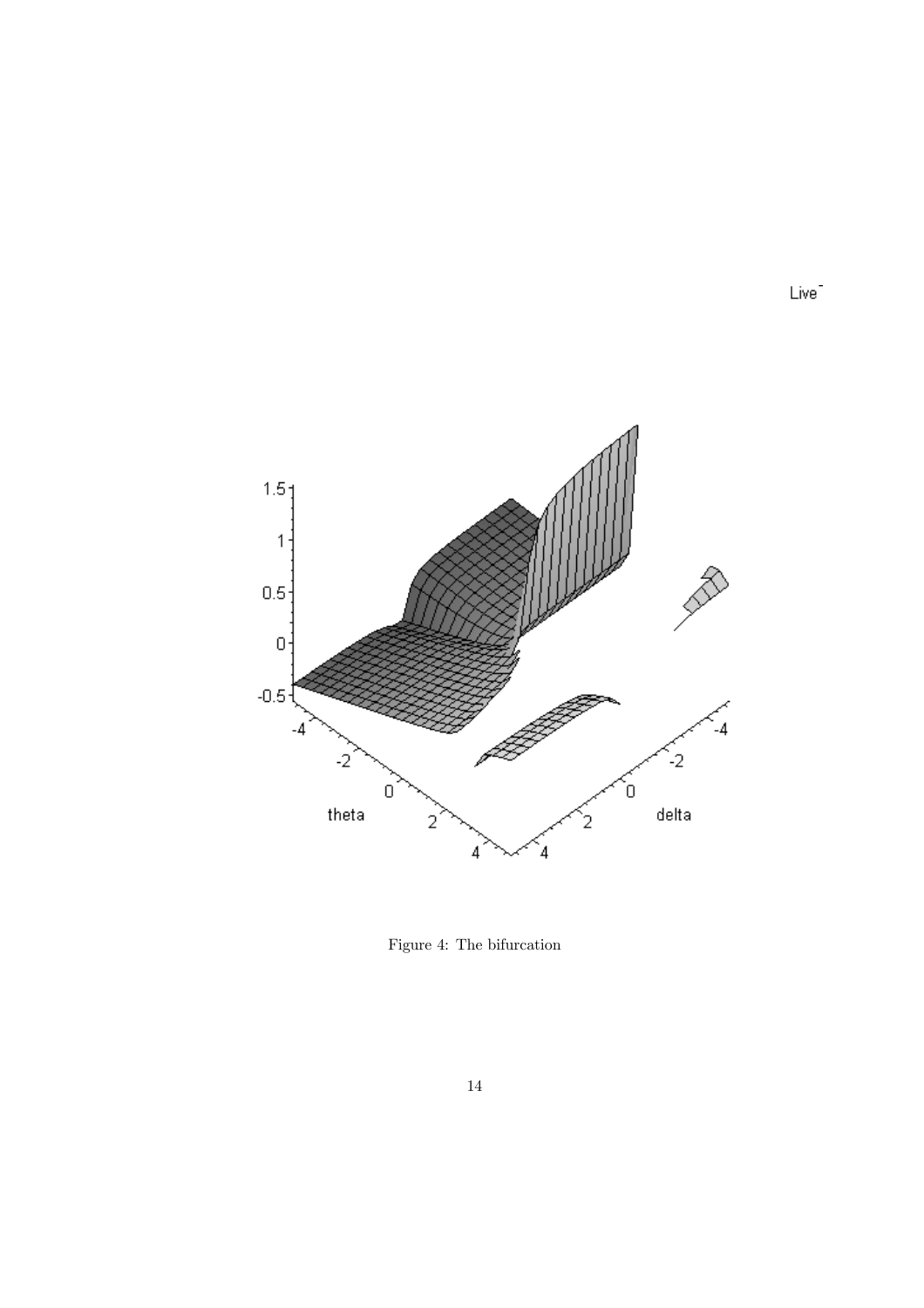

Figure 5: Steady state values of  $k$  and  $e$ 

Starting with a negligible initial capital stock and low habits and externality, equilibrium of the competitive and optimal economy are presented in Figures 5 to 8, for two different values of  $\gamma$ . In particular, the competitive economy converges to the steady state values,  $k = 0.155$  and  $e = 0.205$  (Figure 5), and its dynamics is represented by a limit cycle (Figure 6). On the other hand, the optimal economy diverges, with a speed that grows with the discount parameter  $\gamma$  (Figure 7): when  $\gamma = 0.5$ ,  $k \to +\infty$  and  $e \to -\infty$ ; when  $\gamma = 0.99$ ,  $k \to -\infty$ and  $e \rightarrow +\infty$ . Therefore, as the dynamics of the optimal economy is represented by a diverging trajectory to  $+\infty$  when  $\gamma = 0.99$  and to  $-\infty$  when  $\gamma = 0.5$  (Figure 8), we can conclude that the externality is the diminating strenght of the optimal economy.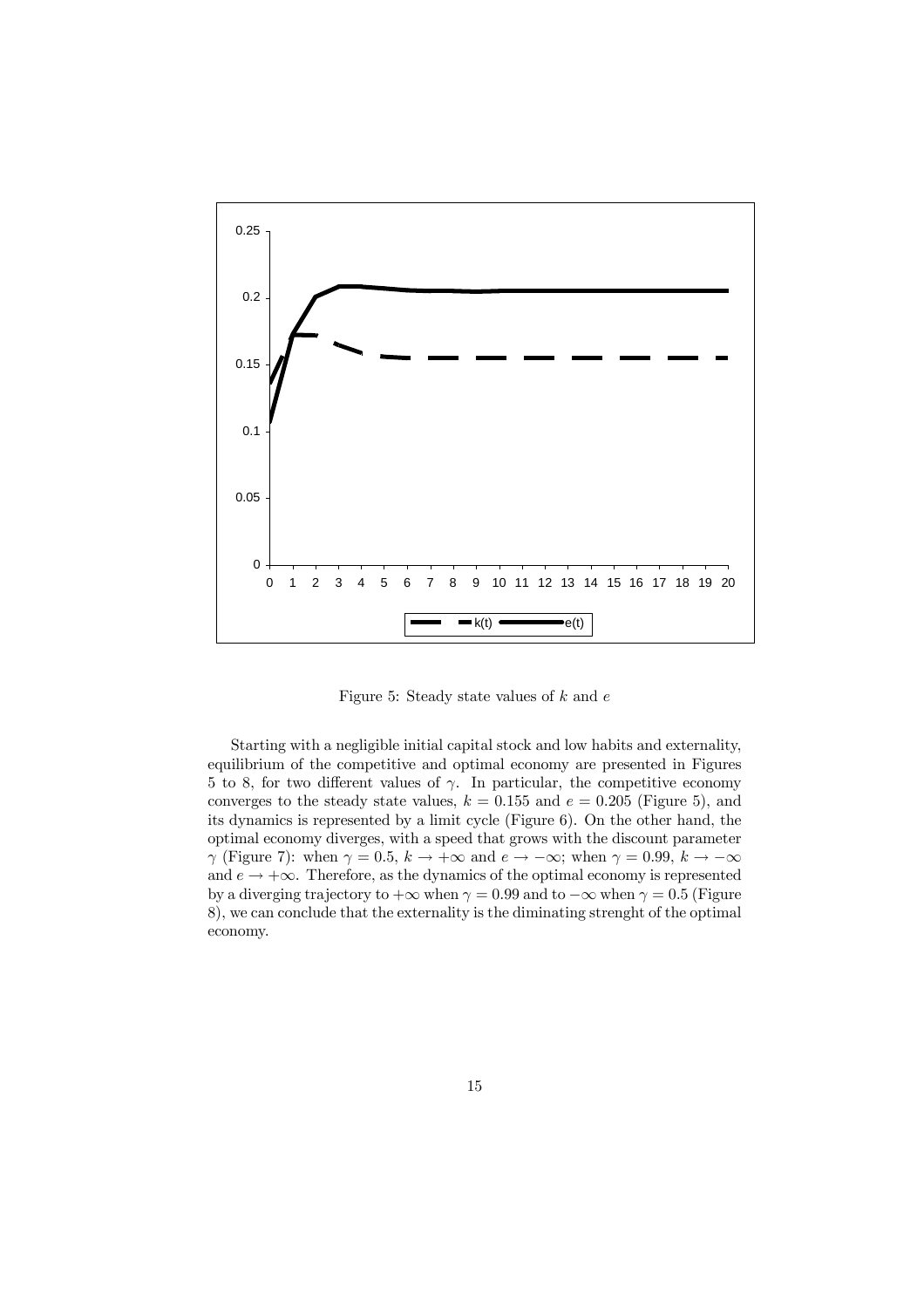

Figure 6: Limit cycle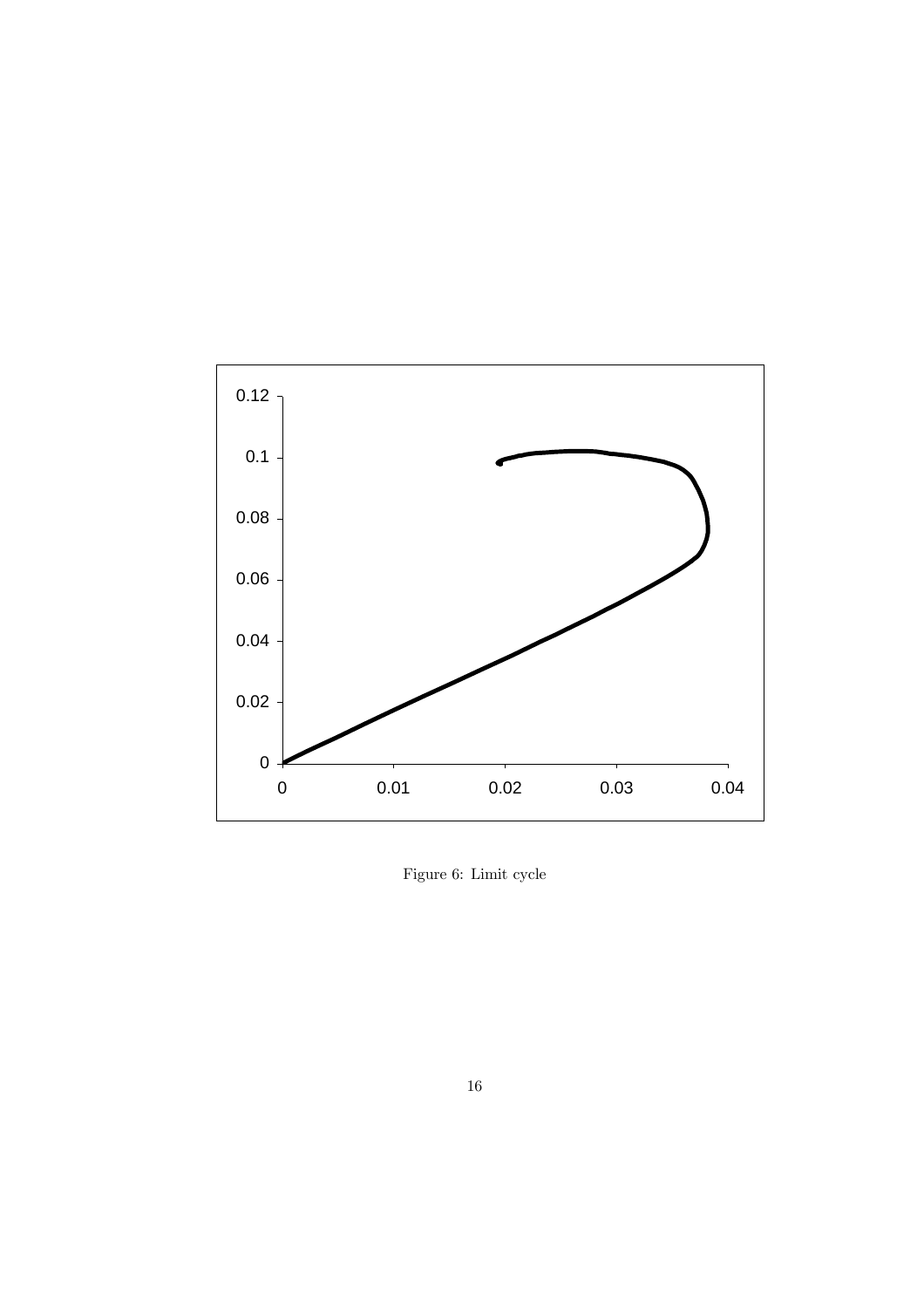

Figure 7: Optimal trajectories of  $k$  and  $e$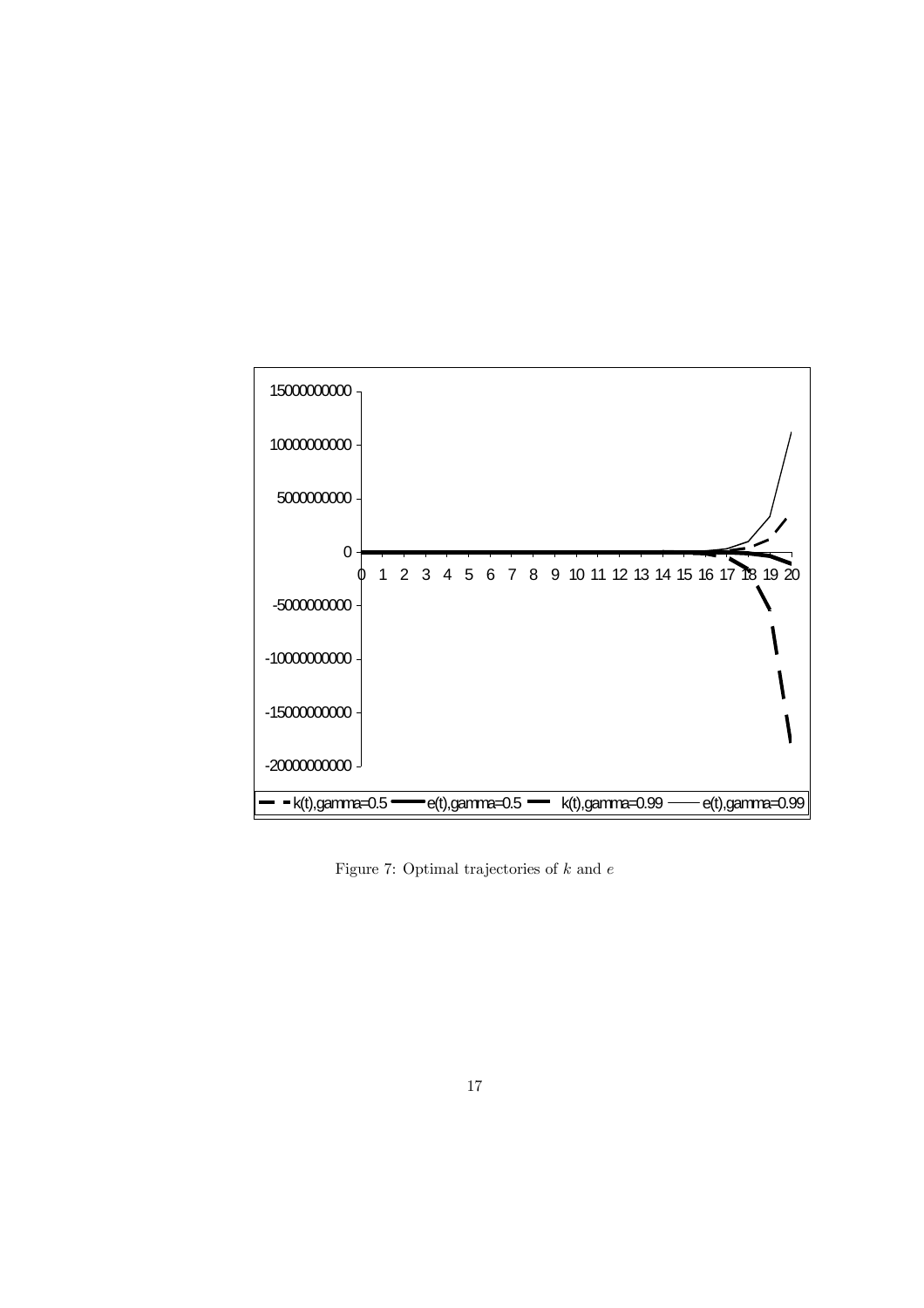

Figure 8: Dynamics of the optimal economy

### 6 **Concluding remarks**

The paper contributes to the literature on non-separable preferences. It points out that the introduction of intergenerational externalities together with intragenerational non-separability have important effects on optimal growth, transitional dynamics and stability properties of the equilibrium.

In the paper we extended an overlapping-generations model  $a \, l\dot{a}$  Diamond  $(1956)$ , to allow for non-separable preferences.

In this framework, we address the issue of optimal growth. Studying the dynamic system associated to the social optimum, we show that

- 1. the competitive equilibrium displays fluctuations and therefore that convergence is not ensured (as in de la Croix and Michel (1999));
- 2. locally explosive dynamics are possible and that the optimal solution may not display damped oscillations (contrary to de la Croix and Michel  $(1999)$ ).

The relevance of this result is that the assumption of separability across periods of life cannot be used as a simplifying device, because it affects dynamics and convergence to the steady state. Stability and dynamics of the model are highly dependent on the assumptions on non-separability of the utility function across periods of life *and* across generations. This result reflect the fact that, when we use a simplifying assumption, we have to pay attention to its consequences, as it could invalidate consolidated results.

An interesting extension of this model would be to introduce an exogenous probability of death  $p$ . In this case, the probability of death is binding because it has an influence on the economy: each old generation could restrain herself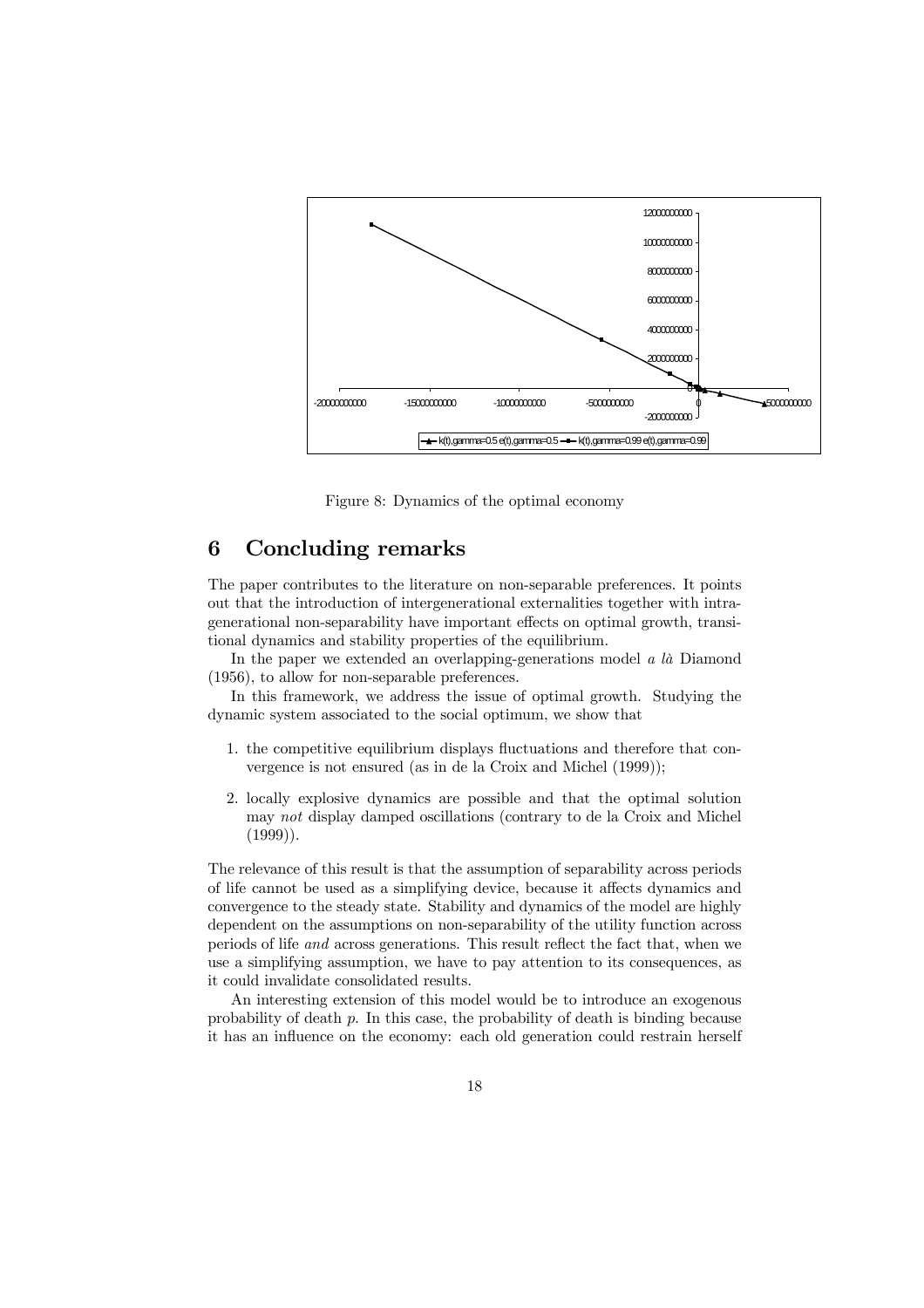to consume all their saving and to re-schedule the consumption-saving plan in favour of youth consumption. Hence, given the consumption externality, the overall effect would be an increase in welfare of the young.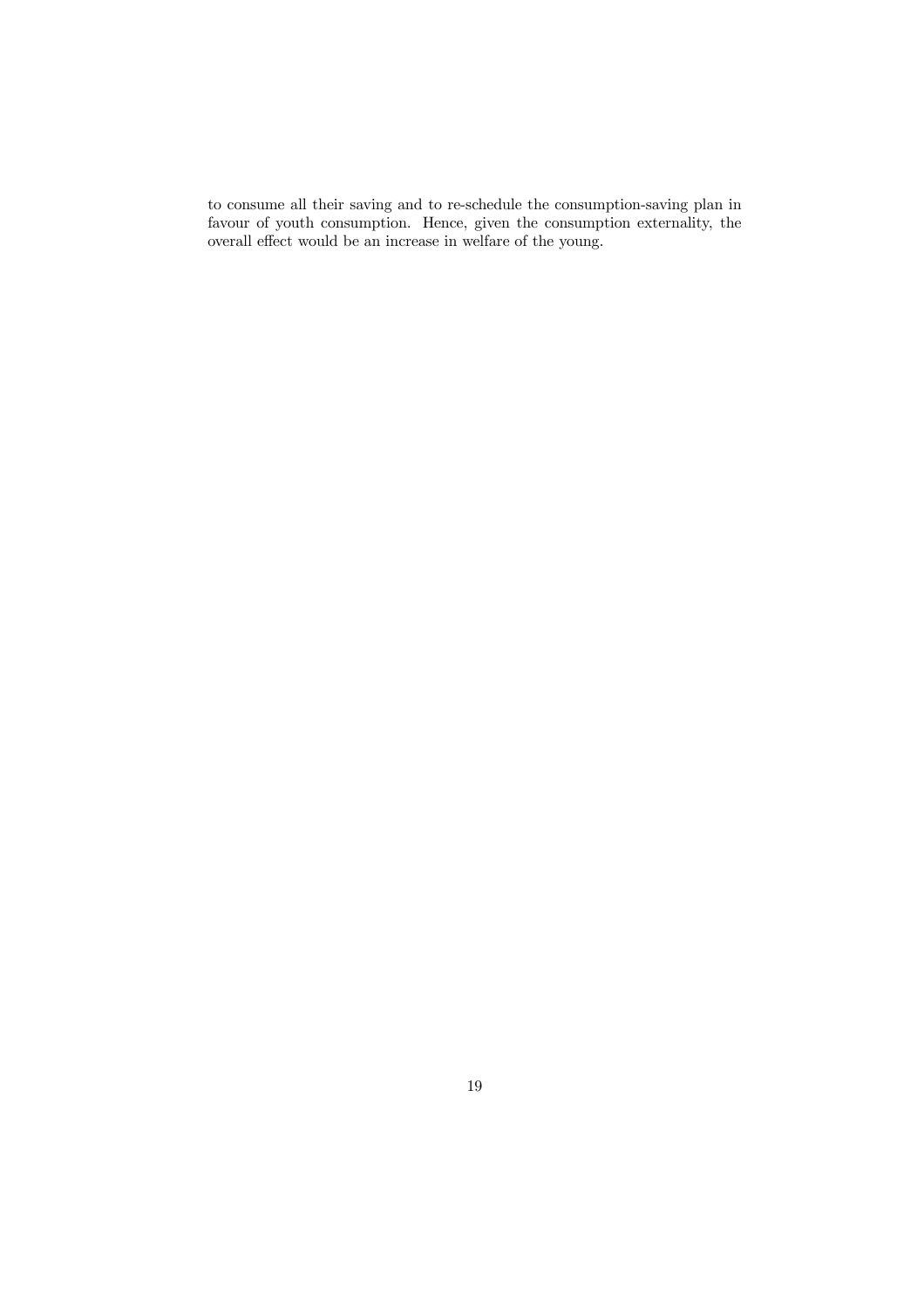## References

- [1] Abel, A.B. (1990), "Asset prices under habit formation and catching up with the Joneses", American Economic Review 80 (2), Papers and Proceedings of the Hundred and Second Annual Meeting of the American Economic Association, pp.38-42.
- [2] G.A. Akerlof (1997), "Social distance and social decisions", *Econometrica*  $65(5)$ , pp.1005-1027.
- [3] Amato, J.D. and T. Laubach (2004), "Implications of habit formation for optimal monetary policy", Journal of Monetary Economics 51, pp.305-325.
- [4] Boldrin, M., L.J. Christiano and J.D.M. Fisher (2001), "Habit persistence, asset returns and business cycle", American Economic Review 91  $(1)$ , pp. 149-166.
- [5] W.A. Brock and S.N. Durlauf (2001). "Discrete choice with social interactions", Review of Economic Studies 68, pp.235-260.
- [6] Campbell, J.Y. and J.H. Cochrane (1999), "By force of habit: a consumption-based explanation of aggregate behavior", Journal of Political Economy 107  $(2)$ , pp.205-251.
- [7] Carroll, C. (2000), "Risky habits and the marginal propensity to consume out of permanent income", International Economic Journal 14 (4), pp.1-41.
- [8] Carroll, C.D., J. Overland and D.N. Weil (2000), "Saving and growth with habit formation", American Economic Review 90 (3), pp.341-355.
- [9] Chapman, D.A. (1998), "Habit formation and aggregate consumption", Econometrica 66 (5), pp.1223-1230.
- [10] Constantinides, G.M. (1990). "Habit formation: a resolution of the equity premium puzzle", *Journal of Political Economy* 98 (3), pp.519-543.
- [11] de la Croix, D. (1996), "The dynamics of bequeathed tastes", *Economics* Letters 53, pp.89-96.
- [12] de la Croix, D. and P. Michel (1999), "Optimal growth when tastes are inherited", Journal of Economic Dynamics and Control 23, pp.519-537.
- [13] de la Croix, D. and P. Michel  $(2002)$ , A theory of economic growth: dynamics and policy in overlapping generations, Cambridge, Cambridge University Press.
- [14] Diamond, P.A. (1965). "National debt in neoclassical growth model". American Economic Review 55 (5), pp.1126-1150.
- [15] Díaz, A., J. Piijoan-Mas and J.-V. Ríos-Rull (2003). "Precautionary sayings and wealth distribution under habit formation preferences". Journal of Monetary Economics 50, pp.1257-1291.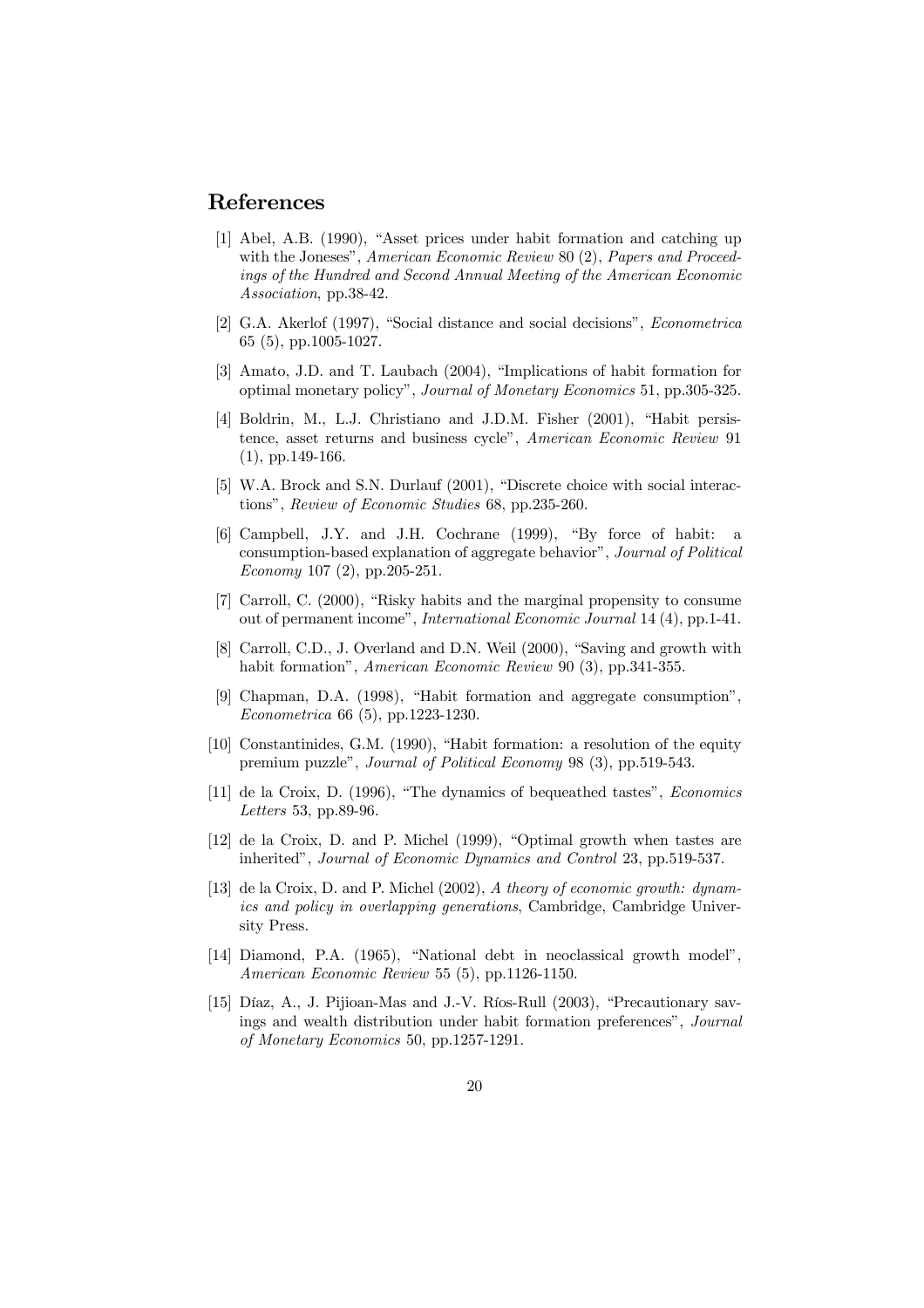- [16] Duesenberry, J.S. (1959), *Income, saving and the theory of consumer be*havior Cambridge, MA, Harvard University Press.
- [17] Fuhrer, J.C. (2000), "Habit formation in consumption and its implications for monetary-policy models", American Economic Review 90 (3), pp.367-390.
- [18] Gali, J. (1994), "Keeping up with the Joneses: consumption externalities, portfolio choice, and asset prices", Journal of Money, Credit and Banking  $26(1), pp.1-8.$
- [19] Galor, O. (2003), Introduction to stability analysis of discrete dynamical systems, Brown University, Department of Economics, Monograph. http://www.econ.brown.edu/fac/Oded Galor/Book1.pdf
- [20] Galor, O. and H. Ryder (1989), "Existence, uniqueness and stability of equilibrium in an overlapping-generations model with productive capital". Journal of Economic Theory 49, pp.360–375.
- [21] Galor, O. and H. Ryder (1991), "Dynamic efficiency of steady-state equilibria in an overlapping-generations model with productive capital", *Eco*nomics Letters 35, pp.385-390.
- [22] Klijn, N. (1977), "Expenditure, saving and habit formation: a comment", International Economic Review 18 (3), pp.771-778.
- [23] Lahiri, A. and M. Puhakka (1998), "Habit persistence in overlapping generations economies under pure exchange", Journal of Economic Theory 78. pp.176-186.
- [24] Ljungqvist, L.and H. Uhlig (2000), "Tax policy and aggregate demand management under catching up with the Joneses", American Economic Review 90 (3), pp.356-366.
- [25] Lluch, C. (1974), "Expenditure, saving and habit formation", *International Economic Review* 15 (3), pp.786-797.
- [26] Michaelides, A.  $(2002)$ . "Buffer stock saving and habit formation". London School of Economics, Department of Economics, Working Paper. http://personal.lse.ac.uk/michael3/own/habinf.pdf
- [27] Michel P. and A. Venditti (1997), "Optimal growth and cycles in overlapping generations models", *Economic Theory* 9, pp.511-528.
- [28] Ryder, H.E. and G.M. Heal (1973), "Optimal growth with interdependent preferences". Review of Economic Studies 40 (1), pp.1-31.
- [29] Wendner, R. (2002), "Capital accumulation and habit formation",  $Eco$ nomics Bulletin  $4(7)$ , pp.1-10.
- [30] Wendner, R. (2003), "Do habits raise consumption growth?", Research in *Economics* 57, pp.151-163.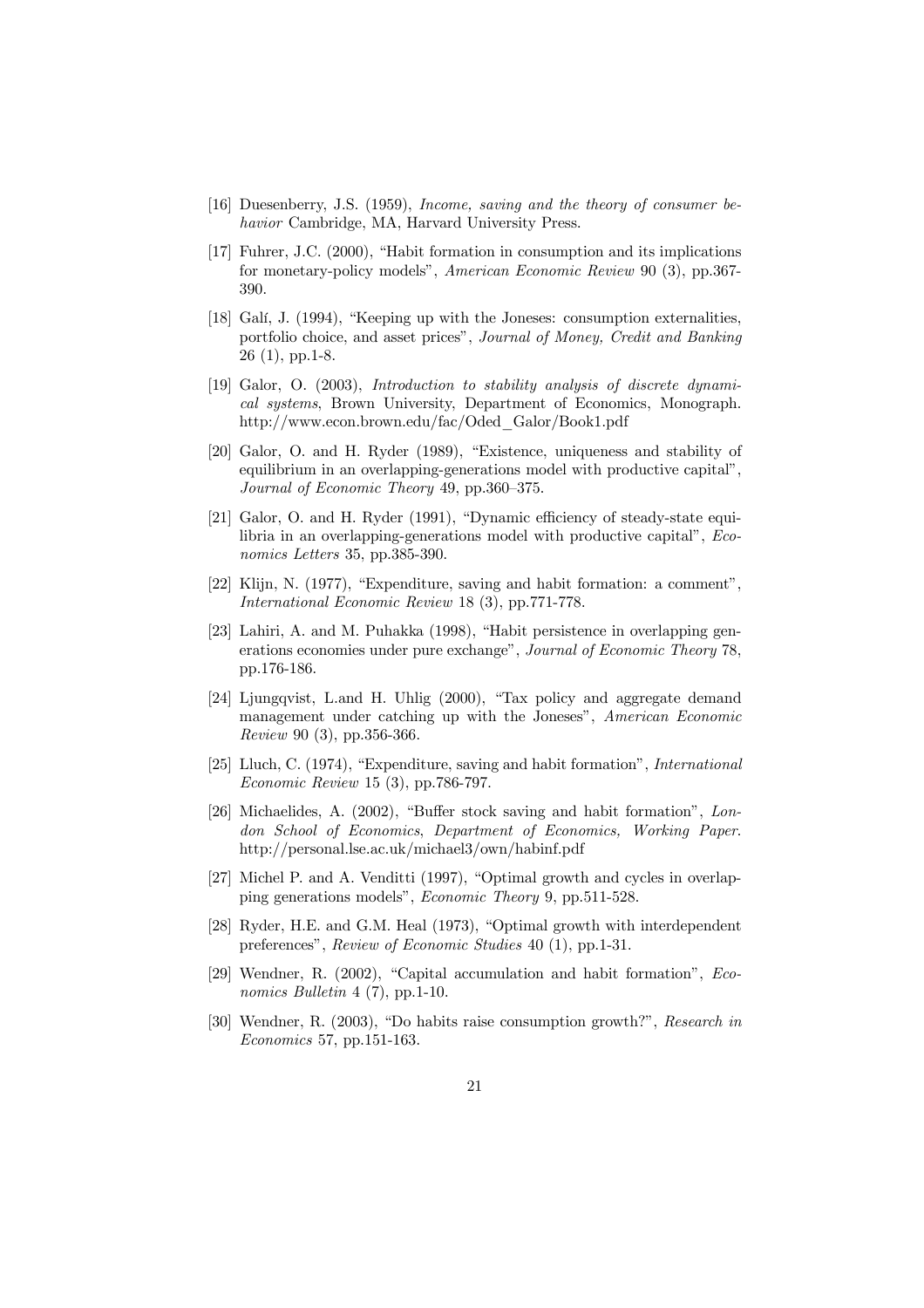## On the competitive equilibrium characteris- $\mathbf{A}$ tics

### Partial derivatives of the saving function  $A.1$

First, we re-write the maximisation programme as follows:

$$
\max_{s_t} u (w_t - s_t - \theta e_t) + v (R_{t+1} s_t - \delta h_{t+1})
$$
 subject to  $h_{t+1} = c_t^1 = w_t - s_t$ 

The first order condition is

FOC: 
$$
-u_{c^{1}} + (R_{t+1} + \delta)v_{c^{2}} = 0
$$
 (A1)

which is nothing but an implicit function in  $s_t$ ,  $w_t$ ,  $R_{t+1}$  and  $e_t$ . To study the effect of a change in  $w_t$ ,  $R_{t+1}$  or  $e_t$  on  $s_t$ , we need to apply the implicit function theorem. Therefore:

$$
s_x = -\frac{\frac{\partial FOC}{\partial x}}{\frac{\partial FOC}{\partial s}}\tag{A2}
$$

where we use  $x$  to identify any of the four variables which we want to study the effect of. First, we compute the denominator since it common to all the partial derivatives:

$$
\frac{\partial FOC}{\partial s} = u_{c^1 c^1} + (R_{t+1} + \delta)^2 v_{c^2 c^2}
$$
 (A3)

given the assumptions on the utility function. Next, we move to the numerator:

$$
\frac{\partial FOC}{\partial w} = -u_{c^1c^1} - \delta (R_{t+1} + \delta) v_{c^2c^2}
$$
\n
$$
\frac{\partial FOC}{\partial r} = v_{c^2} + (R_{t+1} + \delta) v_{c^2c^2} s_t
$$
\n
$$
\frac{\partial FOC}{\partial e} = -u_{c^1e} = \theta u_{c^1c^1}
$$

Combining the above derivatives together with (A3) into the general equation  $(A2)$ , we get:

$$
s_w = -\frac{-u_{c^1c^1} - \delta (R_{t+1} + \delta)v_{c^2c^2}}{u_{c^1c^1} + (R_{t+1} + \delta)^2 v_{c^2c^2}} = \frac{u_{c^1c^1} + \delta (R_{t+1} + \delta)v_{c^2c^2}}{u_{c^1c^1} + (R_{t+1} + \delta)^2 v_{c^2c^2}}
$$
  
\n
$$
s_r = -\frac{v_{c^2} + (R_{t+1} + \delta)v_{c^2c^2} s_t}{u_{c^1c^1} + (R_{t+1} + \delta)^2 v_{c^2c^2}} = \frac{-\left[v_{c^2} + v_{c^2c^2}c_{t+1}^2 \left(1 + \frac{\delta}{R_{t+1}}\right)\right]}{u_{c^1c^1} + (R_{t+1} + \delta)^2 v_{c^2c^2}}
$$
  
\n
$$
s_{e_t} = -\frac{\theta u_{c^1c^1}}{u_{c^1c^1} + (R_{t+1} + \delta)^2 v_{c^2c^2}}
$$

which are exactly the partial derivatives of the saving function.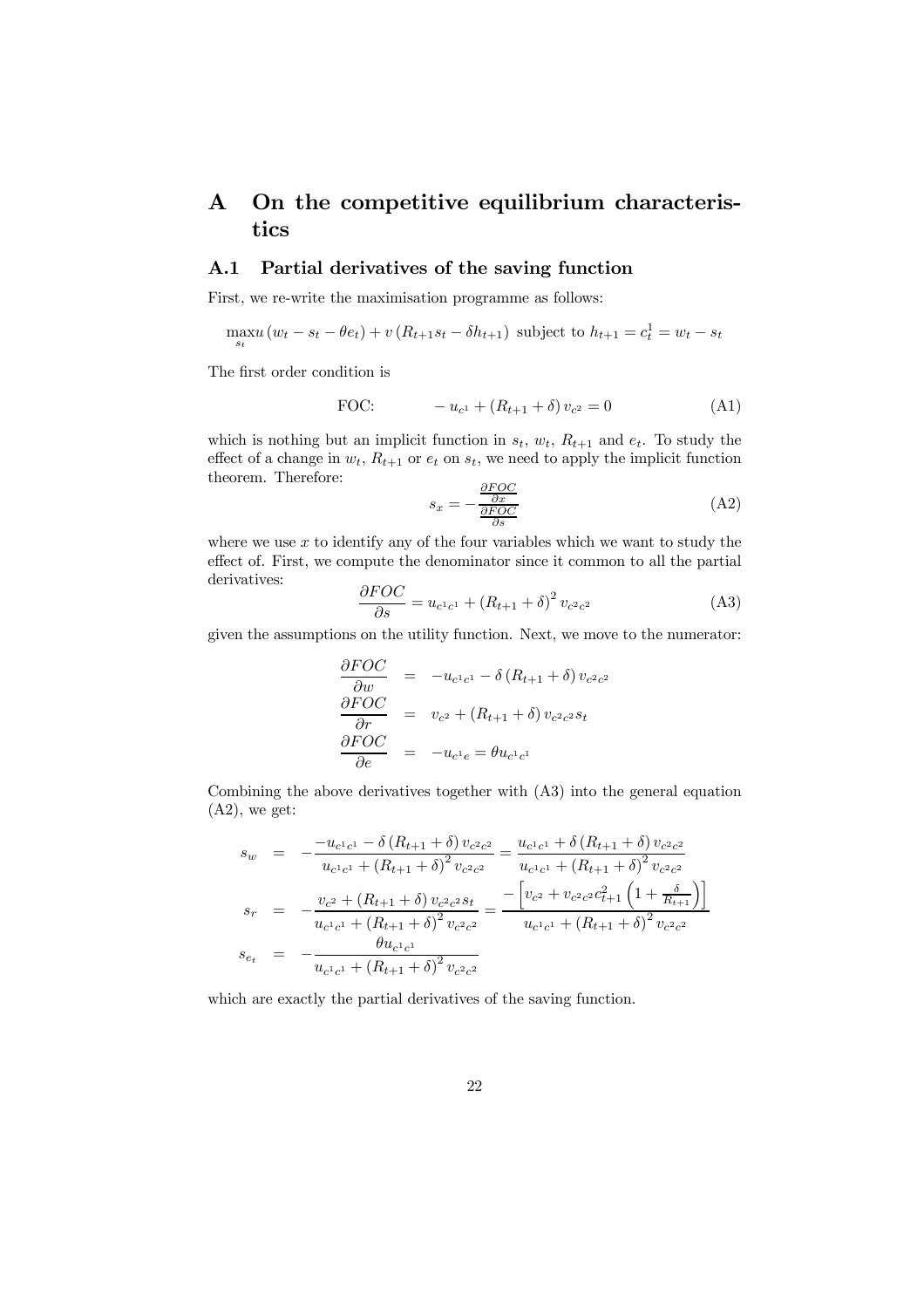#### $A.2$ Short-run effects on capital

In order to prove short-run effects on capital, we need to apply the implicit function theorem on the FOC  $(A1)$ . In fact

$$
s_{\delta}\left(k_{0}\right)=-\tfrac{\frac{\partial FOC}{\partial \delta}}{\frac{\partial FOC}{\partial s}}, \, s_{\theta}\left(k_{0}\right)=-\tfrac{\frac{\partial FOC}{\partial \theta}}{\frac{\partial FOC}{\partial s}}
$$

where we evaluate the impact of the internal and external habit parameter in the initial capital stock  $k_0$ , since we focus on short-run effects. Therefore we compute

$$
\frac{\partial FOC_0}{\partial \delta} = v_{c^2} (c_1^2, h_1) + [f_k (k_1) + \delta] v_{c^2 c^2} (c_1^2, h_1) (-w_0 + s_0)
$$

in which we use the market clearing condition for the interest rate, and

$$
\frac{\partial FOC_0}{\partial \theta} = -u_{c^1c^1} (c_0^1, e_0) (-e_0)
$$

For the denominator, we apply (A3), where  $u_{c^1c^1}$  and  $v_{c^2c^2}$  are evaluated in consumption, external and internal habits at time zero and 1:

$$
\frac{\partial FOC_0}{\partial s} = u_{c^1c^1} (c_0^1, e_0) + [f_k (k_1) + \delta]^2 v_{c^2c^2} (c_1^2, h_1)
$$

Thus we can conclude that

$$
\frac{ds(k_0)}{d\delta} = -\frac{v_{c^2}(c_1^2, h_1) + [f_k(k_1) + \delta] v_{c^2 c^2} (c_1^2, h_1) (-w_0 + s_0)}{u_{c^1 c^1} (c_0^1, e_0) + [f_k(k_1) + \delta]^2 v_{c^2 c^2} (c_1^2, h_1)}
$$
\n
$$
\frac{ds(k_0)}{d\theta} = -\frac{u_{c^1 c^1} (c_0^1, e_0) (-e_0)}{u_{c^1 c^1} (c_0^1, e_0) + [f_k(k_1) + \delta]^2 v_{c^2 c^2} (c_1^2, h_1)}
$$

### Linearization of the dynamic system (3)  $A.3$

*First step:* total differentiation of system (3) around the steady state  $(k, e)$ identified by the system  $(4)$ 

$$
dk_{t+1} = s_w [-kf_{kk}] dk_t + s_r f_{kk} dk_{t+1} + s_e de_t
$$
  
\n
$$
de_{t+1} = -kf_{kk} dk_t - s_w [-kf_{kk}] dk_t - s_r f_{kk} dk_{t+1} - s_e de_t
$$

*Second step:* solve the first equation by  $dk_{t+1}$ 

$$
dk_{t+1} = \frac{1}{1 - s_r f_{kk}} \left[ -s_w k f_{kk} dk_t + s_e d e_t \right]
$$

and substitute it into the second

$$
de_{t+1} = \frac{1}{1 - s_r f_{kk}} \left\{ [s_w - 1 + s_r f_{kk}] k f_{kk} dk_t - s_e de_t \right\}
$$

Third step: re-write the linearised system in the matrix form:

$$
\begin{bmatrix} dk_{t+1} \ d e_{t+1} \end{bmatrix} = \frac{1}{1 - s_r f_{kk}} \begin{bmatrix} -s_w k f_{kk} & s_e \ (s_w - 1 + s_r f_{kk}) k f_{kk} & -s_e \end{bmatrix} \begin{bmatrix} dk_t \ de_t \end{bmatrix}
$$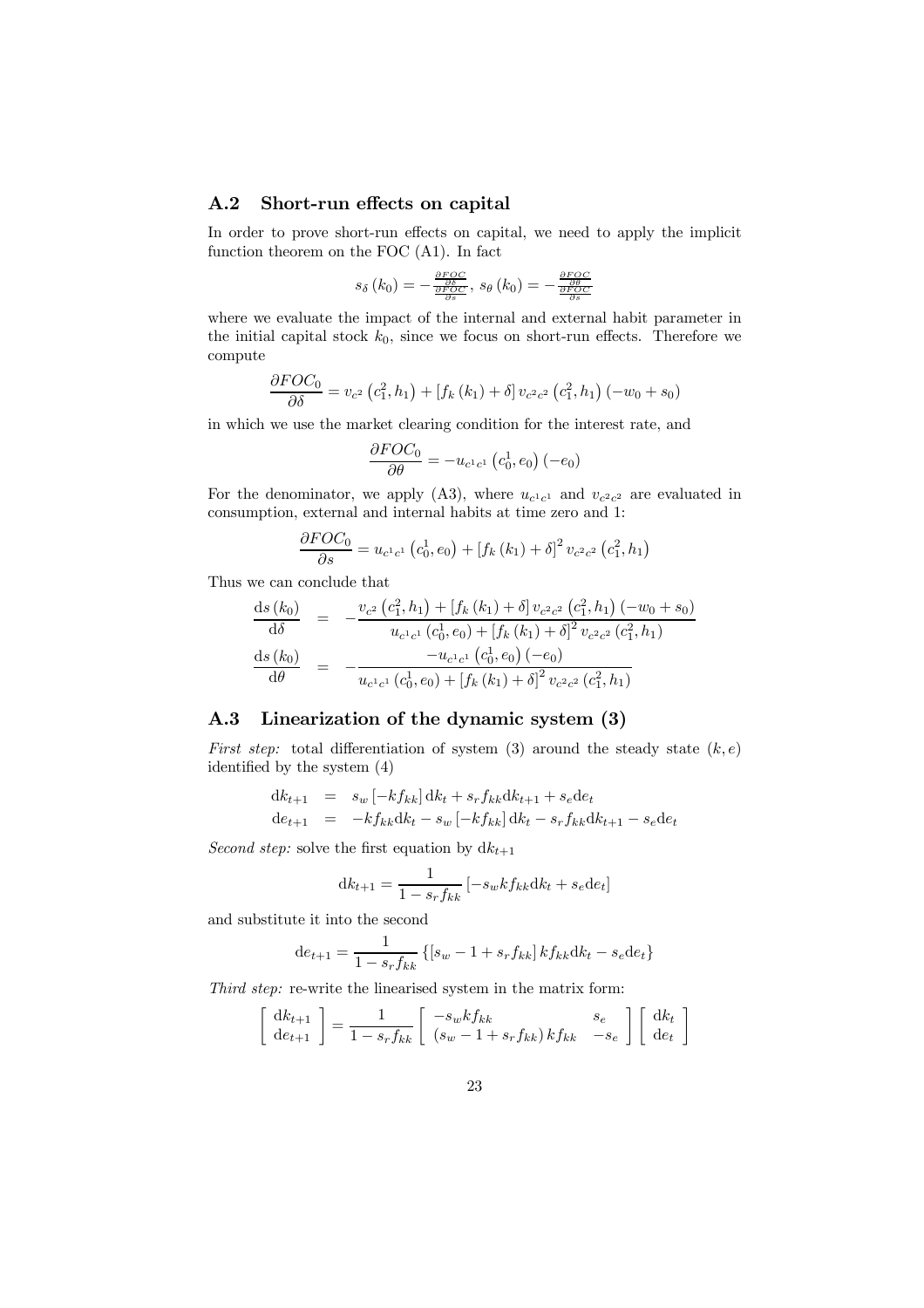#### $A.4$ Long-run effects on capital

We apply the implicit function theorem to FOC  $(1)$  evaluated in k, since we are studying the steady state of the economy. Since we already know the value of  $\frac{\partial FOC}{\partial \delta}$  and  $\frac{\partial FOC}{\partial \theta}$ , we only differentiate the FOC (A1) with respect to k, which leads to

$$
-\left[u_{c^{1}c^{1}}+u_{c^{1}e}\right]\left[-kf_{kk}\left(k\right)-1\right]+f_{kk}\left(k\right)v_{c^{2}} +\newline\left[f_{k}\left(k\right)+\delta\right]v_{c^{2}c^{2}}\left\{ \left[kf_{kk}\left(k\right)+f_{k}\left(k\right)\right]-\delta\left[-kf_{kk}\left(k\right)-1\right]\right\}
$$

Therefore, combining the computations we get

$$
\begin{array}{c} \frac{\mathrm{d}k}{\mathrm{d}\delta} = -\frac{-v_{c^2} + [f_k(k) + \delta]v_{c^2c^2}c}{-\left[u_{c^1c^1} + u_{c^1e}\right] [-kf_{kk}(k) - 1] + f_{kk}(k)v_{c^2} + [f_k(k) + \delta]v_{c^2c^2} \left\{ [kf_{kk}(k) + f_k(k)] - \delta[-kf_{kk}(k) - 1] \right\} } \\ \frac{\mathrm{d}k}{\mathrm{d}\theta} = -\frac{eu_{c^1c^1}}{-\left[u_{c^1c^1} + u_{c^1e}\right] [-kf_{kk}(k) - 1] + f_{kk}(k)v_{c^2} + [f_k(k) + \delta]v_{c^2c^2} \left\{ [kf_{kk}(k) + f_k(k)] - \delta[-kf_{kk}(k) - 1] \right\}} \end{array}
$$

### On the optimal equilibrium characteristics B

#### $B.1$ Linearization of the dynamic system (6)

*First step:* total differentiation of system  $(6)$ 

$$
u_{c^1c^1} \mathrm{d}c_t^1 + u_{c^1e} \mathrm{d}e_t + \gamma u_{c^1e} \mathrm{d}c_{t+1}^1 + \gamma u_{ee} \mathrm{d}e_{t+1} = \frac{1}{\gamma} v_{c^2c^2} \mathrm{d}c_t^2 + \frac{1}{\gamma} v_{c^2h} \mathrm{d}h_t - v_{c^2h} \mathrm{d}c_{t+1}^2 - v_{hh} \mathrm{d}h_{t+1}
$$
  
\n
$$
\frac{1}{\gamma} v_{c^2c^2} \mathrm{d}c_t^2 + \frac{1}{\gamma} v_{c^2h} \mathrm{d}h_t = v_{c^2c^2} f_k(k_{t+1}) \mathrm{d}c_{t+1}^2 + v_{c^2h} f_k(k_{t+1}) \mathrm{d}h_{t+1} + v_{c^2} f_{kk}(k_{t+1}) \mathrm{d}k_{t+1}
$$
  
\n
$$
\mathrm{d}e_{t+1} = \mathrm{d}h_{t+1} = \mathrm{d}c_t^1
$$
  
\n
$$
\mathrm{d}k_{t+1} = f_k(k_t) \mathrm{d}k_t - \mathrm{d}c_t^1 - \mathrm{d}c_t^2
$$

*Second step:* solve the first equation by  $dc_{t+1}^1$ , second by  $dc_{t+1}^2$ , using the third and the fourth, under the assumption that  $\mathrm{d} h_t = \mathrm{d} e_t$ :

$$
dc_{t+1}^{1} = \begin{bmatrix} -\frac{u_{c1c1}}{\gamma u_{c1e}} - \frac{\gamma u_{ee}}{\gamma u_{c1e}} - \frac{v_{hh}}{\gamma u_{c1e}} - \frac{v_{c2h}}{\gamma u_{c1e}} \left( \frac{v_{c2} f_{kk} (k_{t+1})}{v_{c2c2} f_k (k_{t+1})} - \frac{v_{c2h}}{v_{c2c2}} \right) \right] dc_{t}^{1} +
$$
  
+ 
$$
\begin{bmatrix} -\frac{1}{\gamma} + \frac{v_{c2h}}{\gamma^2 u_{c1e}} - \frac{v_{c2h}}{\gamma u_{c1e}} \left( \frac{v_{c2h}}{\gamma v_{c2c2} f_k (k_{t+1})} \right) \right] dc_{t}^{1} +
$$
  
+ 
$$
\begin{bmatrix} \frac{v_{c2c2}}{\gamma^2 u_{c1e}} - \frac{v_{c2h}}{\gamma u_{c1e}} \left( \frac{1}{\gamma f_k (k_{t+1})} + \frac{v_{c2} f_{kk} (k_{t+1})}{v_{c2c2} f_k (k_{t+1})} \right) \right] dc_{t}^{2} +
$$
  
+ 
$$
\frac{v_{c2h}}{\gamma u_{c1e}} \left[ \frac{v_{c2} f_{kk} (k_{t+1})}{v_{c2c2} f_k (k_{t+1})} f_k (k_t) \right] dk_t
$$
  

$$
dc_{t+1}^{2} = \begin{bmatrix} \frac{v_{c2} f_{kk} (k_{t+1})}{v_{c2c2} f_k (k_{t+1})} + \frac{1}{\gamma f_k (k_{t+1})} \right] dc_{t}^{2} + \frac{v_{c2h}}{\gamma v_{c2c2} f_k (k_{t+1})} dc_{t} +
$$
  
- 
$$
\frac{v_{c2} f_{kk} (k_{t+1})}{v_{c2c2} f_k (k_{t+1})} f_k (k_t) dk_{t} + \begin{bmatrix} \frac{v_{c2} f_{kk} (k_{t+1})}{v_{c2c2} f_k (k_{t+1})} - \frac{v_{c2h}}{v_{c2c2}} \end{bmatrix} dc_{t}^{1}
$$
  

$$
de_{t+1} = dh_{t+1} = dc_{t}^{1}
$$
<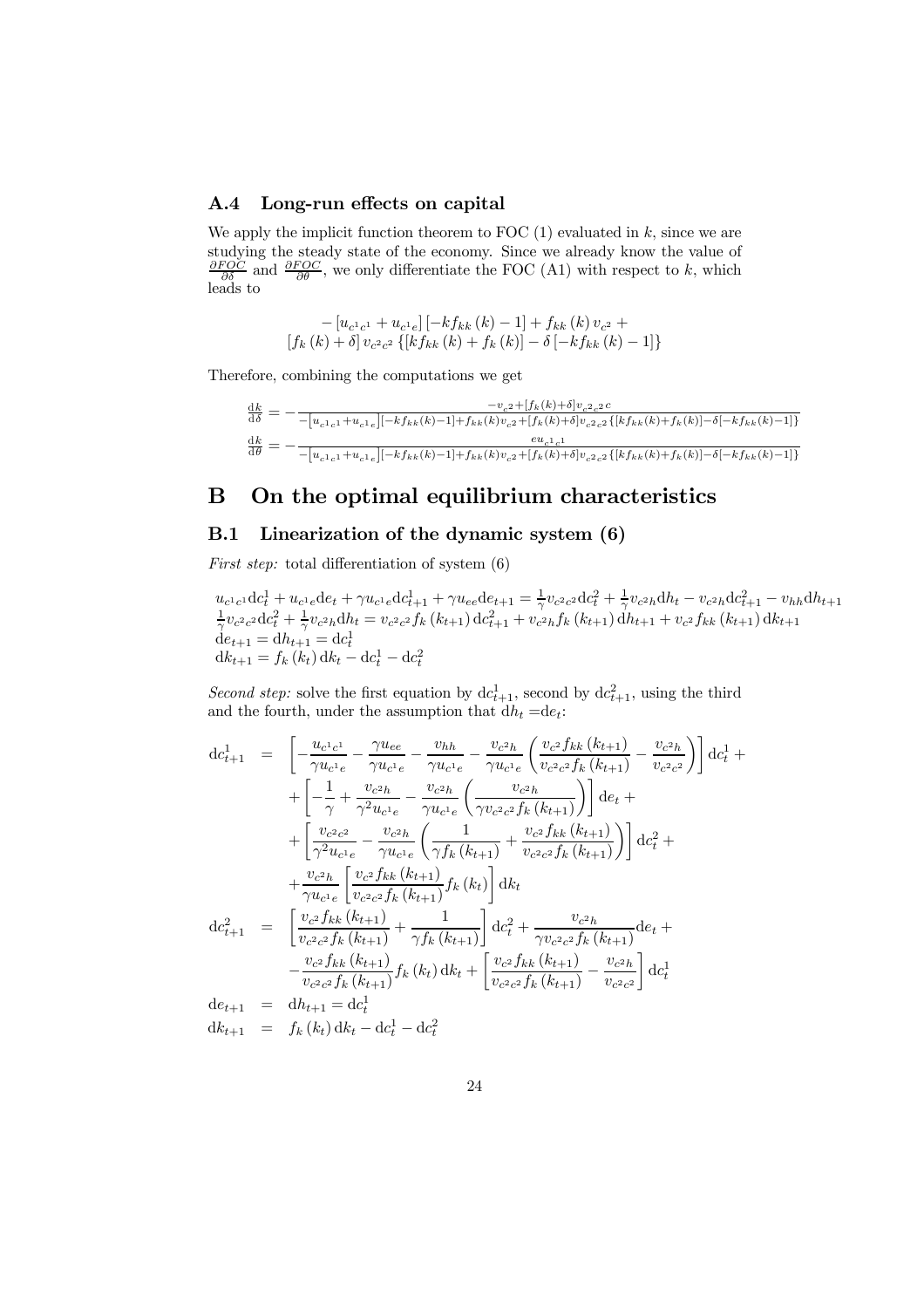Third step: re-write the linearised system in the matrix form:

$$
\begin{bmatrix} de_{t+1} \\ de_{t+1} \\ de_{t+1} \\ de_{t+1}^2 \\ de_{t+1}^2 \end{bmatrix} = \begin{bmatrix} 0 & 1 & 0 & 0 \\ \gamma^{-1} \left[ B \left( 1 - \gamma E \right) - 1 \right] & A - B \left( D - E \right) & \gamma^{-1} DB & C - B \left( 1 + D \right) \\ 0 & -1 & \gamma^{-1} D & -1 \\ D - E & -\gamma^{-1} D & 1 + D & \end{bmatrix} \begin{bmatrix} de_t \\ de_t^2 \\ de_t^2 \\ de_t^2 \end{bmatrix}
$$

where we set  
\n
$$
A \equiv -\frac{u_{c1c1} + \gamma u_{ce} + v_{hh}}{\gamma u_{c1e}} > 0
$$
\n
$$
B \equiv \frac{v_{c2h}}{\gamma u_{c1e}} > 0
$$
\n
$$
C \equiv \frac{v_{c2e}^2}{\gamma^2 u_{c1e}} < 0
$$
\n
$$
D \equiv \frac{\gamma v_{c2} f_{kk}(k_{t+1})}{v_{c2e}^2} > 0
$$
\n
$$
E \equiv \frac{v_{c2h}}{v_{c2e}^2} < 0
$$

under the assumption that in steady state  $f_k(k_{t+1}) = f_k(k_t) = \gamma^{-1}$ . The determinant of the Jacobian matrix is det  $\mathbf{J} = \gamma^{-2}$ , while the trace is  $T_{\mathbf{J}} =$  $1 + \frac{1}{\gamma} + A - B(D - E) + D$ . Note that while the determinant is always positive, sign of the trace  $T_J$  depends on the sign of  $\left\{1+\frac{1}{\gamma}+A-B(D-E)+D\right\}$ .

### $B.2$ Stability of the linearised system

In order to study the stability of the linearised system, we need to study the characteristic polynomial C in the eigenvalue  $\sigma$ :

$$
C(\sigma) = \sigma^4 - T_{\mathbf{J}}\sigma^3 + Z\sigma^2 - \gamma^{-1}T_{\mathbf{J}}\sigma + \det \mathbf{J} = 0
$$

where

$$
T_{\mathbf{J}} = 1 + \frac{1}{\gamma} + A - B(D - E) + D \ge 0 \text{ if } 1 + \frac{1}{\gamma} + A + D \ge B(D - E)
$$
  
\n
$$
Z = \frac{2}{\gamma} + (A + BE) \left( 1 + \frac{1}{\gamma} \right) + (A - C) D \ge 0 \text{ if } \frac{2}{\gamma} + (A - C) D \ge \left( 1 + \frac{1}{\gamma} \right) (A + BE)
$$
  
\n
$$
\det \mathbf{J} = \gamma^{-2} (1 - B + \gamma EC) = \gamma^{-2} > 0.
$$

Following de la Croix and Michel (1999), we can factorise the polynomial into

$$
C(\sigma) = (\sigma - \sigma_1) \left( \sigma - \frac{1}{\gamma \sigma_1} \right) (\sigma - \sigma_2) \left( \sigma - \frac{1}{\gamma \sigma_2} \right) = 0
$$

which is equivalent to

$$
\left(\sigma^2 - \phi_1 \sigma + \frac{1}{\gamma}\right) \left(\sigma^2 - \phi_2 \sigma + \frac{1}{\gamma}\right) = 0
$$

Now we consider different scenarios, due to the sign's ambiguity of the trace  $T_J$  and of the element Z. First, we assume that  $T_J$  and Z are both positive. Therefore, we consider two possible cases:

•  $\Delta \equiv \phi_i^2 - 4\gamma^{-1} \geq 0$ ,  $i = 1, 2$ . The four eigenvalues are real and they can be: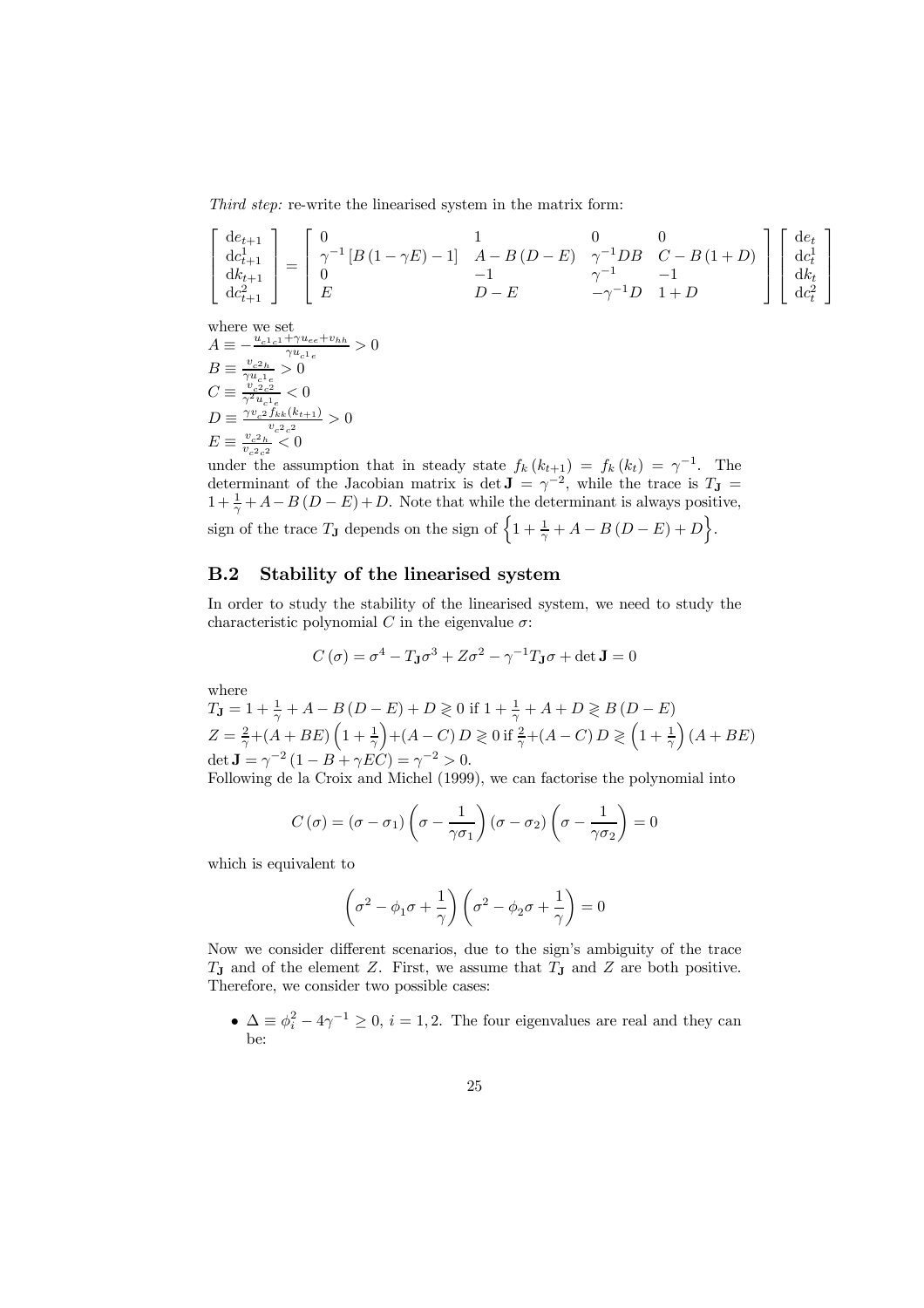(*i*) four negative. This case implies that  $\phi_1 + \phi_2 < 0$  and  $\phi_1 \cdot \phi_2 > 0$ , and it is excluded as it violates  $T_{\text{J}} > 0$ .

(*ii*) two negative and two positive. This case implies that  $\phi_1 + \phi_2 \geq 0$  and  $\phi_1 \cdot \phi_2 < 0$ , and it is excluded as it violates  $Z > 0$ .

(*iii*) four positive. This case implies that  $\phi_1 + \phi_2 > 0$  and  $\phi_1 \cdot \phi_2 > 0$ , and therefore it respects both conditions on the trace and on Z.

•  $\Delta \equiv \phi_i^2 - 4\gamma^{-1} < 0$ ,  $i = 1, 2$ . We look at the real parts. Since  $a = -\frac{1}{2}\phi_i \neq 0$ ,  $i = 1, 2$ , the eigenvalues are complex and conjugate. Thus we distinguish three possible cases:

(*i*) four negative. This case implies  $\phi_1 + \phi_2 < 0$  and  $\phi_1 \cdot \phi_2 > 0$ , and it is excluded as it violates condition on the trace  $T_{J}$ .

(*ii*) two negative and two positive. This case implies that  $\phi_1 + \phi_2 \geq 0$  and  $\phi_1 \cdot \phi_2 < 0$ , and it is excluded as it violates condition on Z.

(*iii*) four positive. This case implies that  $\phi_1 + \phi_2 > 0$  and  $\phi_1 \cdot \phi_2 > 0$ , and therefore it respects both conditions on the trace and on  $Z$ .

Under the assumption that the trace and the element  $Z$  are both positive, the only admissible case *(iii)* identifies an unstable node, if the eigenvalues are real, and an unstable focus, if the eigenvalues are complex conjugate. Locally explosive dynamics are highly likely.

Second, we assume that  $T_J$  and Z are both negative. Again, we consider two possible cases:

 $\bullet \Delta \equiv \phi_i^2 - 4\gamma^{-1} \geq 0, i = 1, 2.$  The four eigenvalues are real and they can

(*i*) four positive. This case implies that  $\phi_1 + \phi_2 > 0$  and  $\phi_1 \cdot \phi_2 > 0$ , and therefore it does not respect both conditions on the trace and on  $Z$ .

(*ii*) two negative and two positive. This case implies that  $\phi_1 + \phi_2 \geq 0$  and  $\phi_1 \cdot \phi_2 < 0$  and it is an admissible case only if  $\phi_1 + \phi_2 < 0$  as  $T_{\mathbf{J}} < 0$ .

(*iii*) four negative. This case implies that  $\phi_1 \cdot \phi_2 > 0$  and  $\phi_1 + \phi_2 < 0$  and therefore it is excluded as it does not respects condition on  $Z$ .

•  $\Delta \equiv \phi_i^2 - 4\gamma^{-1} < 0$ ,  $i = 1, 2$ . We look at the real parts first. Since  $a = -\frac{1}{2}\phi_i \neq 0$ ,  $i = 1, 2$ , the eigenvalues are complex and conjugate. Thus we distinguish three possible cases:

(*i*) four positive. This case implies  $\phi_1 + \phi_2 > 0$  and  $\phi_1 \cdot \phi_2 > 0$ , and therefore it does not respect both conditions on the trace and on  $Z$ .

(*ii*) two negative and two positive. This case implies that  $\phi_1 + \phi_2 \ge 0$  and  $\phi_1 \cdot \phi_2 < 0$  and it is an admissible case only if  $\phi_1 + \phi_2 < 0$  as  $T_{\mathbf{J}} < 0$ .

(iii) four negative. This case implies that  $\phi_1 \cdot \phi_2 > 0$  and  $\phi_1 + \phi_2 < 0$  and therefore it is excluded as it does not respects condition on  $Z$ .

Under the assumption that the trace and the element  $Z$  are both negative, the only admissible case  $(ii)$  identifies a stable saddle point, that ensures monotonic local convergence.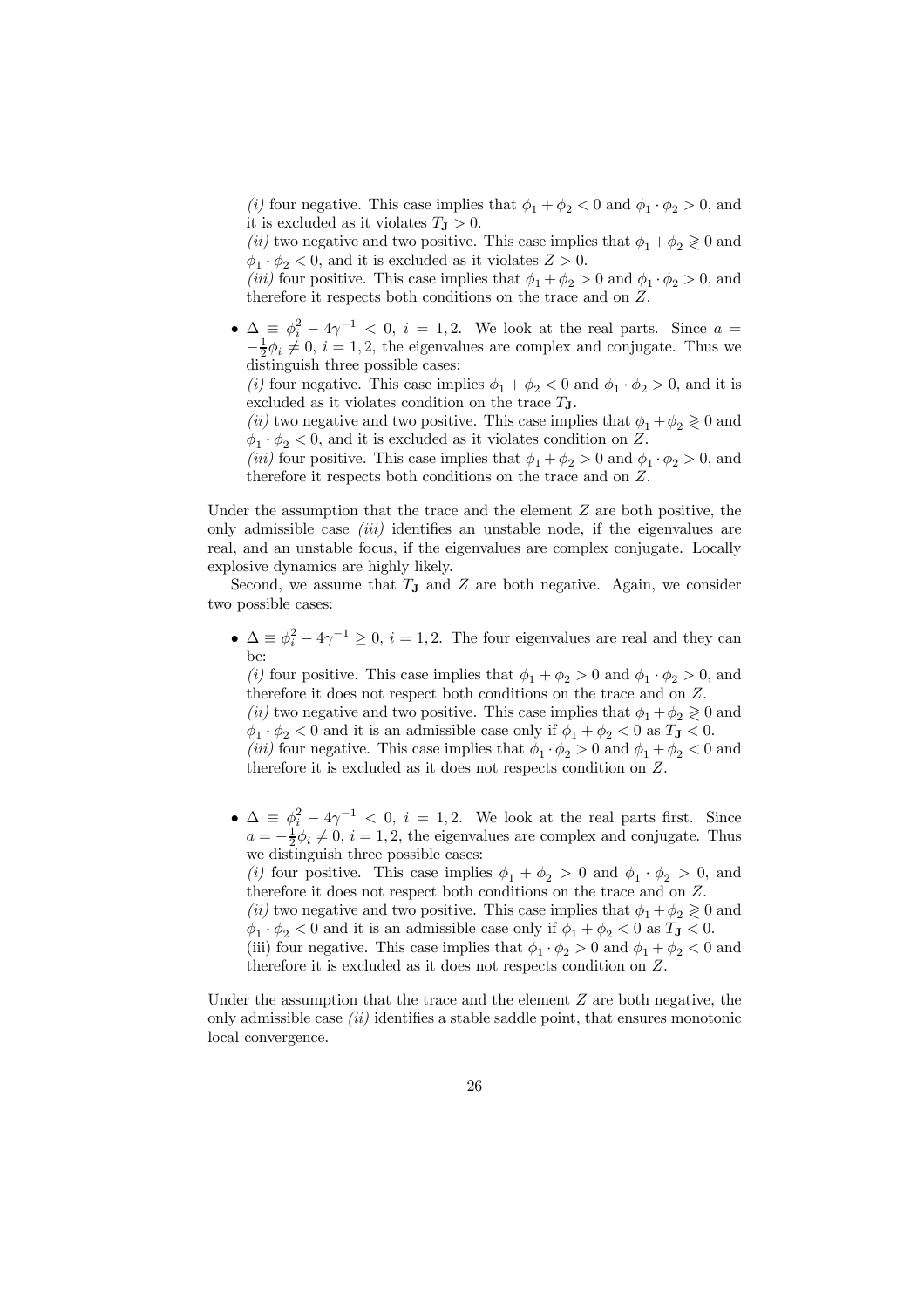Finally, we assume that  $T_J$  and  $Z$  have opposite sign. Again, we consider two possible cases:

•  $\Delta \equiv \phi_i^2 - 4\gamma^{-1} \geq 0, i = 1, 2$ . The four eigenvalues are real and they can

(*i*) four positive. This case implies that  $\phi_1 + \phi_2 > 0$  and  $\phi_1 \cdot \phi_2 > 0$ , and therefore it does not respect either conditions on the trace or on  $Z$ .

(*ii*) two negative and two positive. This case implies that  $\phi_1 + \phi_2 \geq 0$  and  $\phi_1 \cdot \phi_2 < 0$  and it is an admissible case only if  $\phi_1 + \phi_2 > 0$  as  $T_{\mathbf{J}} > 0$ .

(*iii*) four negative. This case implies that  $\phi_1 + \phi_2 < 0$  and  $\phi_1 \cdot \phi_2 > 0$  and it is a possible case only if  $T_{\text{J}} < 0$  and  $Z > 0$ .

•  $\Delta \equiv \phi_i^2 - 4\gamma^{-1} < 0$ ,  $i = 1, 2$ . We look at the real parts first. Since  $a = -\frac{1}{2}\phi_i \neq 0$ ,  $i = 1, 2$ , the eigenvalues are complex and conjugate. Thus we distinguish three possible cases:

(*i*) four positive. This case implies  $\phi_1 + \phi_2 > 0$  and  $\phi_1 \cdot \phi_2 > 0$ , and therefore it does not respect either conditions on the trace or on  $Z$ .

(*ii*) two negative and two positive. This case implies that  $\phi_1 + \phi_2 \ge 0$  and  $\phi_1 \cdot \phi_2 < 0$ . Therefore, it is admissible only if  $\phi_1 + \phi_2 > 0$  as  $T_{\mathbf{J}} > 0$ .

(iii) four negative. This case implies that  $\phi_1+\phi_2<0$  and  $\phi_1\cdot\phi_2>0$  and it is a possible case only if  $T_{\rm J} < 0$  and  $Z > 0$ .

Under the assumption that the trace and the element  $Z$  have opposite sign, case (ii) identifies an unstable solution as it imposes  $T_{\rm J} > 0$ , and therefore locally explosive dynamics are highly likely. Case  $(iii)$  identifes a stable node for real eigenvalues and a stable focus for complex conjugate eigenvalues, and therefore it ensures damped convergence to the steady state.

### $\mathbf C$ Steady state values of  $k$  and  $e$

Under the assumption that

$$
U = \ln\left(c_t^1 - \theta e_t\right) + \beta \ln\left(c_{t+1}^2 - \delta c_t^1\right)
$$

and

$$
y_t = k_t^{\alpha}
$$

steady state equilibrium  $(4)$  becomes

$$
k = \frac{\beta}{1+\beta}[(1-\alpha)k^{\alpha} - \theta e] + \frac{\delta(1-\alpha)k^{\alpha}}{(\alpha k^{\alpha-1} + \delta)(1+\beta)}
$$
(C1a)  

$$
e = \frac{\alpha(1-\alpha)k^{2\alpha-1}}{(\alpha k^{\alpha-1} + \delta)(1+\beta)} + \frac{\beta}{1+\beta}\theta e
$$

From the second we find out  $e$ :

$$
e = \frac{\alpha (1 - \alpha)}{[1 + \beta (1 - \theta)]} \left[ \frac{k^{2\alpha - 1}}{(\alpha k^{\alpha - 1} + \delta)} \right] = \alpha' \left[ \frac{k^{2\alpha - 1}}{(\alpha k^{\alpha - 1} + \delta)} \right]
$$
(C2)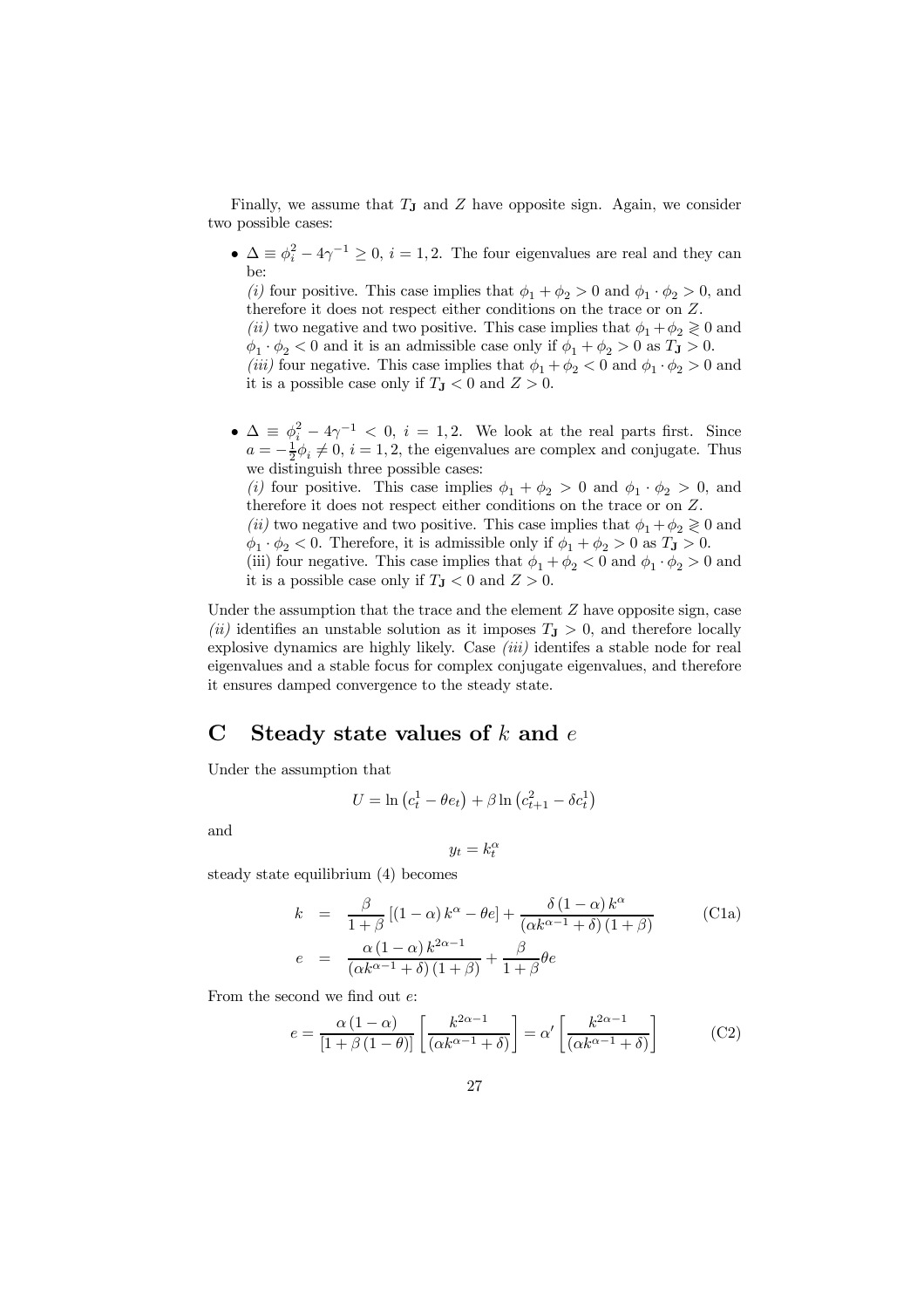where  $\alpha' \equiv [\alpha (1 - \alpha)] / [1 + \beta (1 - \theta)].$  Now we substitute e into the first equation and we find  $k$ :

$$
\beta \left[ \alpha' \theta - \alpha \left( 1 - \alpha \right) \right] k^{2(\alpha - 1)} + \left( 1 + \beta \right) \left[ \alpha - \left( 1 - \alpha \right) \delta \right] k^{\alpha - 1} + \left( 1 + \beta \right) \delta = 0
$$

Since  $\alpha' \equiv [\alpha (1 - \alpha) \mu]/[1 + \beta (1 - \mu \theta)],$ 

$$
\beta [\alpha'\theta - \alpha (1 - \alpha)] = \beta \left[ \frac{\alpha (1 - \alpha)}{1 + \beta (1 - \theta)} - \alpha (1 - \alpha) \right] =
$$

$$
= \beta \left[ \frac{\alpha (1 - \alpha)\theta - \alpha (1 - \alpha)(1 + \beta - \beta\theta)}{1 + \beta (1 - \theta)} \right] =
$$

$$
= \frac{\alpha (1 - \alpha)\beta}{1 + \beta (1 - \theta)} [\theta - 1 - \beta + \beta\theta] =
$$

$$
= -\frac{\alpha (1 - \alpha)\beta (1 + \beta)(1 - \theta)}{1 + \beta (1 - \theta)}
$$

and the above capital equation becomes

$$
-\frac{\alpha(1-\alpha)\beta(1+\beta)(1-\mu\theta)}{1+\beta(1-\mu\theta)}k^{2(\alpha-1)} + (1+\beta)[\alpha-(1-\alpha)\delta\lambda]k^{\alpha-1} + (1+\beta)\delta\lambda = 0
$$

$$
-\frac{\alpha(1-\alpha)\beta(1-\mu\theta)}{[1+\beta(1-\mu\theta)]\delta\lambda}k^{2(\alpha-1)} + \frac{[\alpha-(1-\alpha)\delta\lambda]}{\delta\lambda}k^{\alpha-1} + 1 = 0
$$

Set

$$
a \equiv -\frac{\alpha(1-\alpha)\beta(1-\theta)}{\delta[1+\beta(1-\theta)]}
$$
  
\n
$$
b \equiv \frac{[\alpha-(1-\alpha)\delta]}{\delta}
$$
  
\n
$$
c \equiv 1
$$
  
\nand  
\n
$$
k^{(\alpha-1)} \equiv x \Longrightarrow k^{2(\alpha-1)} \equiv x^2
$$
. Thus  
\n
$$
ax^2 + bx + c = 0
$$
\n(C3)

has the following set of possible solutions

$$
x_{1,2} = \frac{-b \pm \sqrt{b^2 - 4ac}}{2a} =
$$
  
= 
$$
\frac{-\frac{[\alpha - (1 - \alpha)\delta]}{\delta} \pm \sqrt{\frac{[\alpha - (1 - \alpha)\delta]}{\delta} \int^2 + 4\frac{\alpha(1 - \alpha)\beta(1 - \theta)}{\delta[1 + \beta(1 - \theta)]}}}{-2\frac{\alpha(1 - \alpha)\beta(1 - \theta)}{\delta[1 + \beta(1 - \theta)]}}
$$

Since capital cannot be an imaginary number, the discriminant

$$
\Delta \equiv \left\{ \frac{\left[ \alpha - \left( 1 - \alpha \right) \delta \right]}{\delta} \right\}^2 + 4 \frac{\alpha \left( 1 - \alpha \right) \beta \left( 1 - \theta \right)}{\delta \left[ 1 + \beta \left( 1 - \theta \right) \right]}
$$

has to be non-negative. In particular, as  $\alpha, \beta, \delta, (1-\theta), (1-\alpha), [1+\beta(1-\theta)] >$ 0, we can conclude that the discriminant is strictly positive.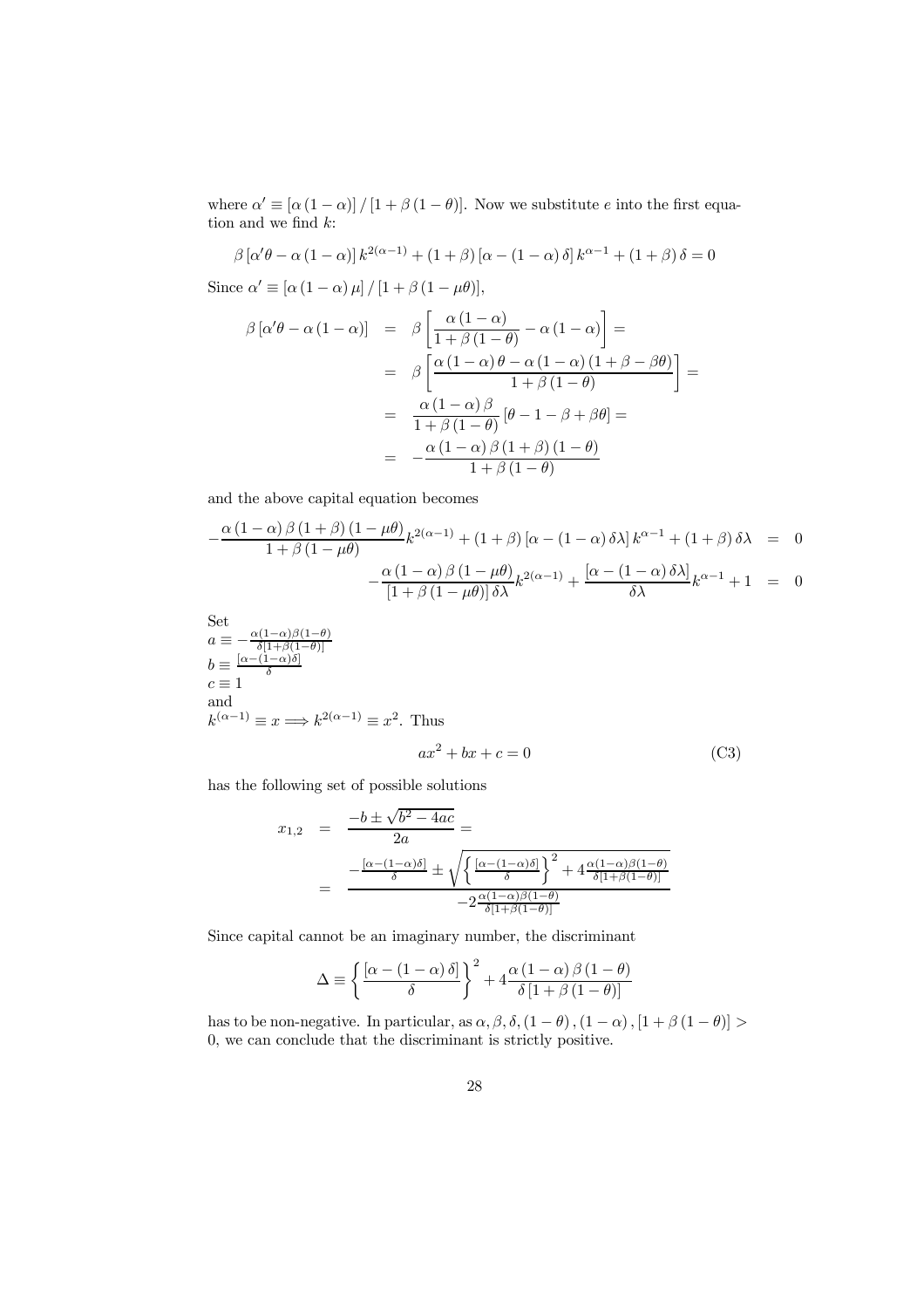Now we proceed and study the sign of the sequence  $\{a, b, c\}$ . By Descartes' theorem, equation (C3) has a positive and a negative solution, whatever the sign of coefficient  $b$  is. Since capital is never negative by definition, we exclude the negative solution. Therefore, the unique solution for equation  $(C3)$  is

$$
x = \frac{\left[\alpha - (1 - \alpha)\delta\right] + \sqrt{\left[\alpha - (1 - \alpha)\delta\right]^2 + 4\frac{\alpha(1 - \alpha)\beta(1 - \theta)}{\delta[1 + \beta(1 - \theta)]}}}{2\frac{\alpha(1 - \alpha)\beta(1 - \theta)}{\delta[1 + \beta(1 - \theta)]}} =
$$
  

$$
= \frac{1}{2}\left[\alpha - (1 - \alpha)\delta\right]\left[\frac{1 + \beta(1 - \theta)}{\alpha(1 - \alpha)\beta(1 - \theta)}\right] +
$$
  

$$
+ \frac{1}{2}\left[\frac{1 + \beta(1 - \theta)}{\alpha(1 - \alpha)\beta(1 - \theta)}\right]\sqrt{\left[\alpha - (1 - \alpha)\delta\right]^2 + 4\frac{\alpha(1 - \alpha)\beta\delta(1 - \theta)}{\left[1 + \beta(1 - \theta)\right]}}
$$

Using  $k^{(\alpha-1)} \equiv x$ , the steady state values of k is

$$
k = \begin{bmatrix} \frac{1}{2} \left[ \alpha - (1 - \alpha) \delta \right] \left[ \frac{1 + \beta(1 - \theta)}{\alpha(1 - \alpha)\beta(1 - \theta)} \right] + \\ + \frac{1}{2} \left[ \frac{1 + \beta(1 - \theta)}{\alpha(1 - \alpha)\beta(1 - \theta)} \right] \sqrt{\left[ \alpha - (1 - \alpha) \delta \right]^2 + 4 \frac{\alpha(1 - \alpha)\beta\delta(1 - \theta)}{\left[ 1 + \beta(1 - \theta) \right]}} \end{bmatrix}^{-\frac{1}{1 - \alpha}} \tag{C4}
$$

Therefore, steady state solution for the  $(C1)$  is given by equations  $(C2)$  and  $(C4)$ :

$$
k = (\Phi + \Xi)^{-\frac{1}{1-\alpha}}
$$
  

$$
e = \Omega \left[ \frac{(\Phi + \Xi)^{\frac{1-2\alpha}{1-\alpha}}}{\alpha(\Phi + \Xi) + \delta} \right]
$$

where

$$
\begin{array}{rcl}\n\Phi & \equiv & \frac{1}{2} \left[ \alpha - (1 - \alpha) \, \delta \right] \left[ \frac{1 + \beta \, (1 - \theta)}{\alpha \, (1 - \alpha) \, \beta \, (1 - \theta)} \right] \\
\Xi & \equiv & \frac{1}{2} \left[ \frac{1 + \beta \, (1 - \theta)}{\alpha \, (1 - \alpha) \, \beta \, (1 - \theta)} \right] \sqrt{\left[ \alpha - (1 - \alpha) \, \delta \right]^2 + 4 \frac{\alpha \, (1 - \alpha) \, \beta \delta \, (1 - \theta)}{\left[ 1 + \beta \, (1 - \theta) \right]}} \\
\Omega & \equiv & \frac{\alpha \, (1 - \alpha) \, \theta}{1 + \beta \, (1 - \theta)}\n\end{array}
$$

Similarly, we can prove that, when the production function is Cobb-Douglas<br>and the utility function is of the form  $\ln (c_t^1 - \theta e_t) + \beta \ln (c_{t+1}^2 - \delta c_t^1)$ , steady state equilibrium  $(7)$  becomes

$$
\frac{1}{c^1 - \theta e} - \theta \gamma \frac{1}{c^1 - \theta e} = \frac{1}{\gamma (c^2 - \delta h)} + \frac{\delta}{c^2 - \delta h}
$$

$$
\alpha k^{\alpha - 1} = \frac{1}{\gamma}
$$

$$
e = h = c^1
$$

$$
k^{\alpha} = c^1 + c^2 + k
$$